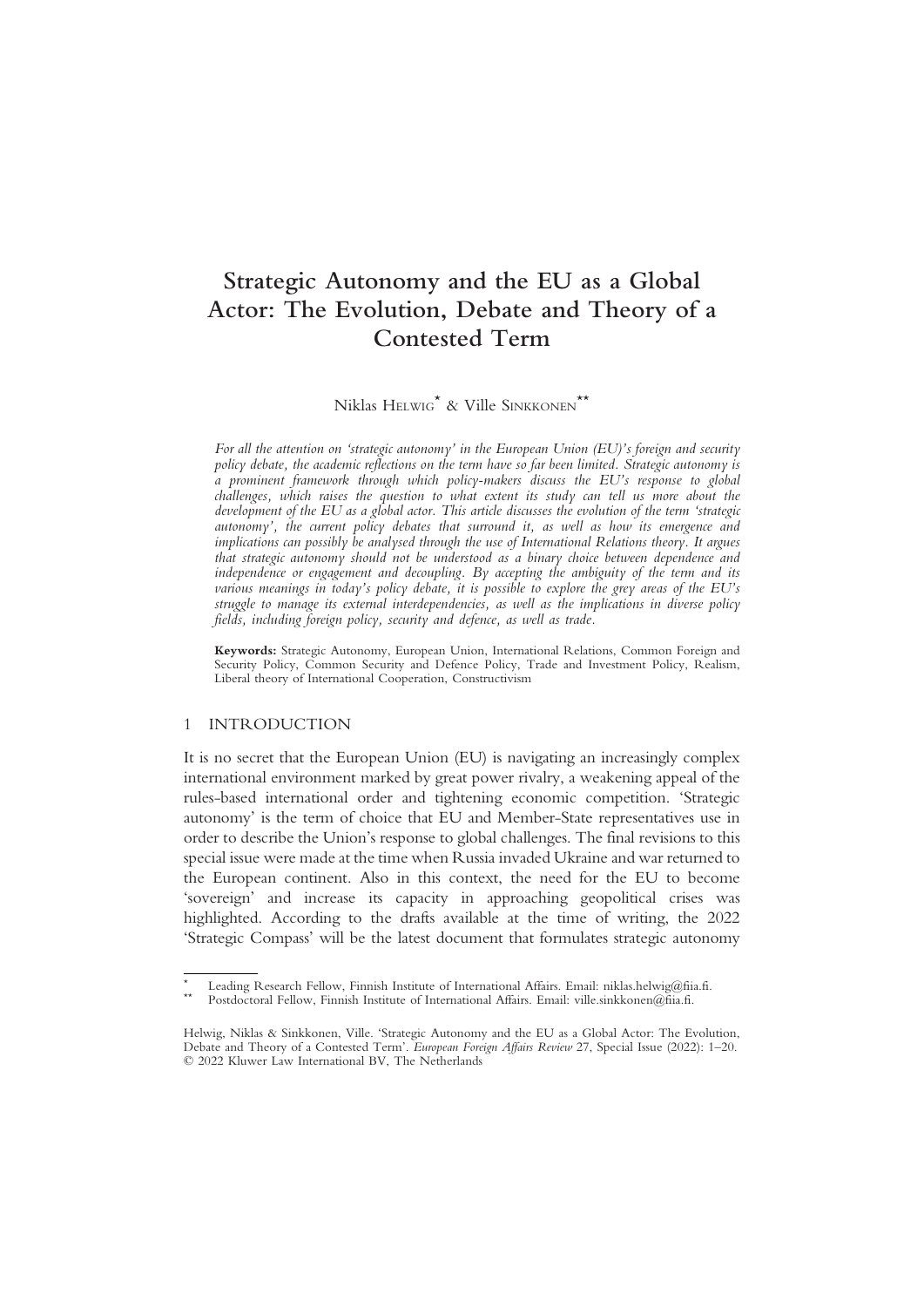as an aim for the EU's security and defence policy.<sup>1</sup> However, despite the current attention paid to matters of 'hard' security, the concept has long transcended the narrow application in the defence field and is nowadays also used to describe the EU's answer to global economic upheavals from supply chain disruptions to unfair trade practices. The European Commission's 2021 trade policy review places 'open strategic autonomy' front and centre, calling it a 'mind-set for decision makers'. 2

For all the fuss in the policy debate, it is surprising that academic engagement with the term has remained limited. Strategic autonomy has been discussed prominently with regard to defence issues and the EU's relationship with NATO and the US.<sup>3</sup> Recent academic contributions that discuss the EU's role as an international actor more widely make references to the strategic autonomy discourse as well.<sup>4</sup> Despite being a contemporary phenomenon in the EU's foreign policy debate, it is not in the centre of academic analyses.

The neglect of strategic autonomy in the peer-reviewed literature is surprising, as the discussion of changes to Europe's strategic orientation links to greater global developments of entrenchment, in particular the growing competition between the US and China.<sup>5</sup> The competition is exacerbated by a redistribution of power, technological transformation, contestation over international norms and governance, as well as an increased use of economic instruments for geostrategic objectives. These developments have a crucial impact on the EU's evaluation of its interdependencies, as risks of cooperation become more pronounced.

This picture of global politics informs the interpretation of strategic autonomy adopted in this special issue. The concept does not denote a binary choice between dependence and independence or engagement and decoupling. Instead, we explore the grey areas of the EU's struggle to manage its external interdependencies and the policy implications that flow from it. We understand strategic autonomy as the political, institutional and material ability of the EU and its Member States to manage

<sup>&</sup>lt;sup>1</sup> European External Action Service, *A Strategic Compass for Security and Defence: For a European Union that Protects Its Citizens, Values and Interests and Contributes to International Peace and Security (draft Nov. 202* 

<sup>&</sup>lt;sup>2</sup> European Commission, *Trade Policy Review – An Open, Sustainable and Assertive Trade Policy* (18 Feb. 2021), https://ec.europa.eu/commission/presscorner/detail/en/qanda\_21\_645 (accessed 9 Mar. 2022).

J. Howorth, Strategic Autonomy and EU-NATO Cooperation: Threat or Opportunity for Transatlantic Defence Relations?, 40(5) J. Eur. Integ. 523–537 (2018); L. Aggestam & A. Hyde-Price, Double Trouble: Trump,<br>Transatlantic Relations and European Strategic Autonomy, 57(Ann. Rev.) J. Com. Mkt. Stud. 114–127 (2019).

S. Gstöhl, The EU After Brexit: A Weaker or Stronger International Actor?, 25(4) Eur. Foreign Aff. Rev. 503– 522 (2020); R. Csernatoni, The Evolving Role of the European External Action Service in Security and Defence, 26 (1) Eur. Foreign Aff. Rev. 87–100 (2021); H. Delphin, Above the Fog and the Fury: EU Strategic Policy

Planning and the EU's Future in Times of Global Uncertainty, 26(1) Eur. Foreign Aff. Rev. 35–54 (2021). <sup>5</sup> Great-Power Competition and the Rising US-China Rivalry: Towards a New Normal?, 66 FIIA Report, The Finnish Institute of International Affairs (B. Gaens & V. Sinkkonen eds 2020), https://www.fiia.fi/en/ publication/great-power-competition-and-the-rising-us-china-rivalry (accessed 9 Mar. 2022); E. Colby & A. Wess Mitchell, The Age of Great-Power Competition: How the Trump Administration Refashioned American Strategy, 99(1) Foreign Aff. 118–130 (2020); A. Wyne, America's Great-Power Opportunity: How Strategic Competition Can Revitalize U.S. Foreign Policy (Polity, Forthcoming 2022).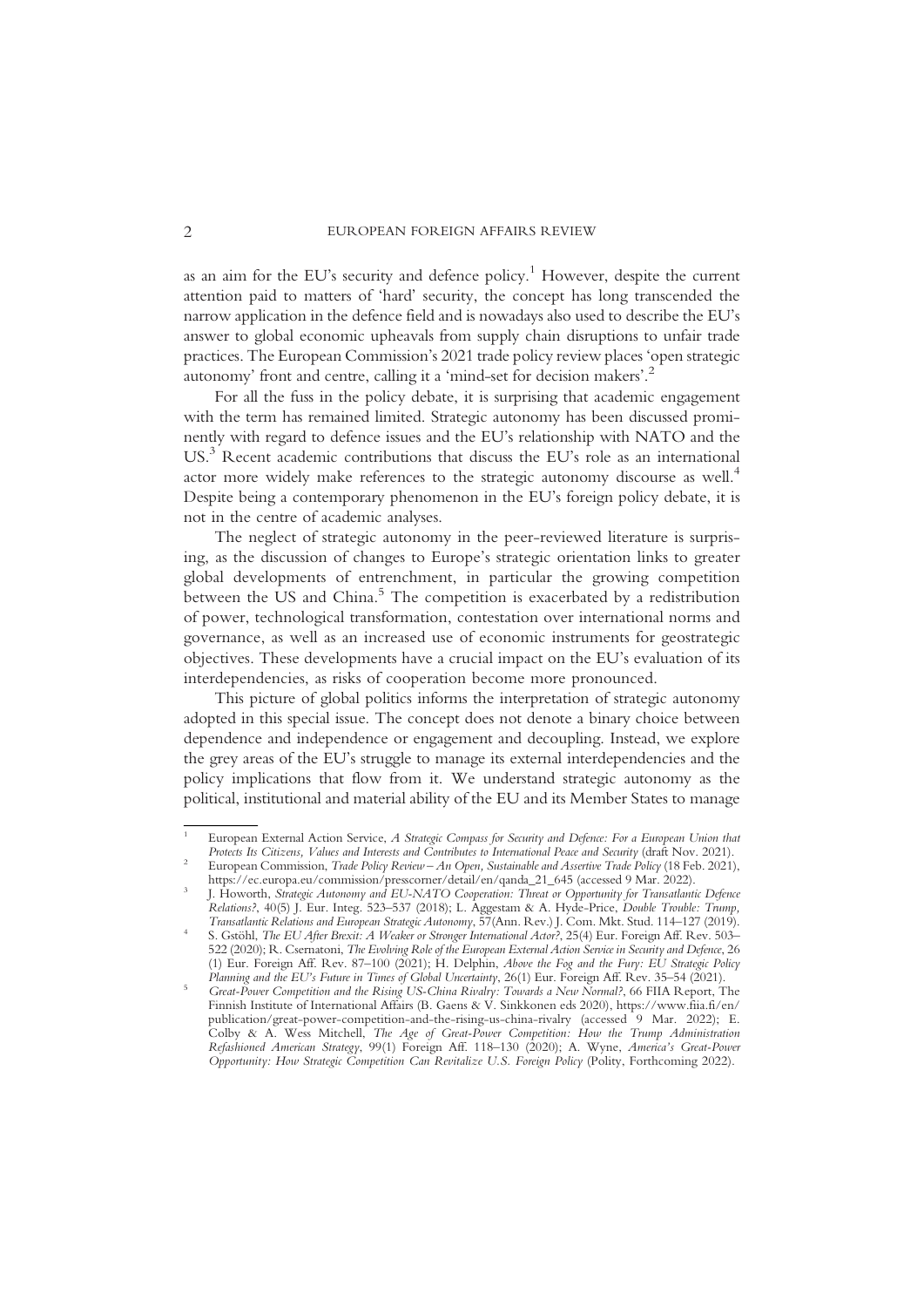their interdependence with third parties, with the aim of ensuring the well-being of their citizens and implementing self-determined policy decisions.<sup>6</sup>

By exploring the evolution, the policy and strategy debates, and the theoretical embedding of the concept, this introduction makes the argument that there is value in academic reflection on strategic autonomy as part of the broader research agenda on the EU's global role. Why, by whom, and with what aim is the term used in policy debates? What does the emergence and widespread use of the term in the public discourse tell us about the changing nature of the EU as a global actor? What are the implications for the EU's global role? This special issue will provide some first answers to what we believe might constitute a broader research agenda in studies of the EU as a global actor.

#### 2 FOUR WAVES OF THE STRATEGIC AUTONOMY DEBATE

Contrary to what one might believe from the countless op-eds, speeches and position papers, the idea of European strategic autonomy is hardly new: it goes back over twenty years. The 1998 British-French St Malo declaration that led to the creation of the Common Security and Defence Policy famously stated that '[t] he Union must have the capacity for autonomous action, backed up by credible military forces, the means to decide to use them, and a readiness to do so, in order to respond to international crises'. 7

The debate has come a long way since then. The first wave of the debate that broke in the 1990s focused mainly on the question of European military capabilities in the possible event of US disengagement from Europe.<sup>8</sup> Driven by the instabilities on the Western Balkans and the inability of the EU for independent action, the creation of a defence and crisis management dimension of the European project became a priority. The second wave started to gather momentum in the 2010s after the wars in Libya and Syria as well as the crisis in Ukraine showcased the harsh realities Europe faces in its neighbourhood. As a result, the 2016 EU global strategy called for an 'appropriate level of ambition and strategic autonomy' as the basis for 'Europe's ability to

Based on Strategic Autonomy and the Transformation of the EU: New Agendas for Security, Diplomacy, Trade and Technology, 67 FIIA Report (N. Helwig ed. 2021), https://www.fiia.fi/julkaisu/strategic-auton

Joint Declaration on European Defence issued at the British-French Summit (Saint-Malo 4 Dec. 1998), https://www.cvce.eu/en/obj/franco\_british\_st\_malo\_declaration\_4\_december\_1998-en-

<sup>&</sup>lt;sup>8</sup> This does not mean that the strategic autonomy debate on defence was concluded. Instead we make the point in this report that the debate still reverberates today. See e.g., D. Fiott, Strategic Autonomy: Towards 'European Sovereignty' in Defence?, 12 Eur. Union Inst. Sec. Stud. Brief (2018).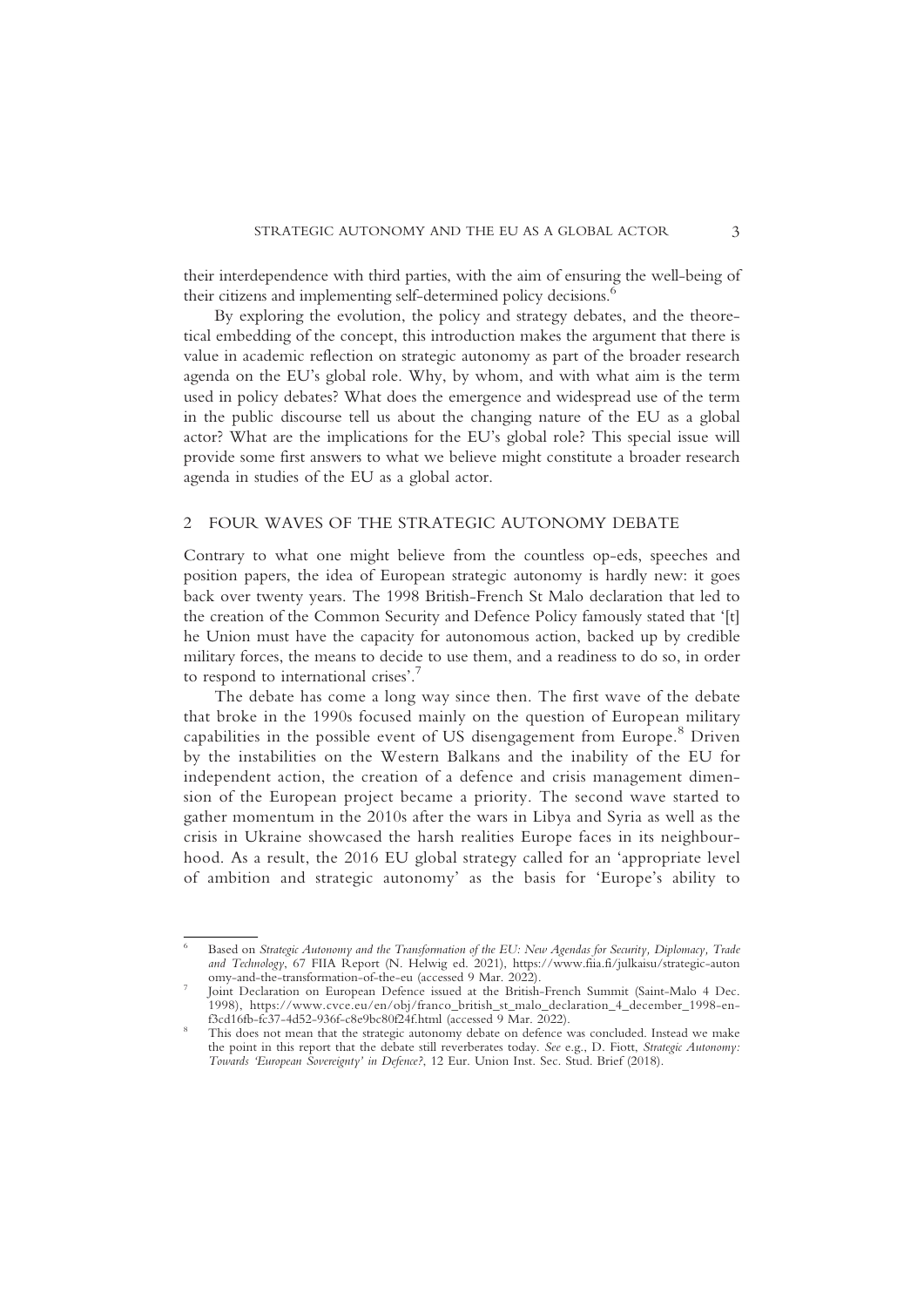promote peace and security within and beyond its borders'. <sup>9</sup> The strategy and the discussion on its implementation put the term into use in the EU's policy discourse.

Maybe the idea would have slowly withered away as yet another term to describe the EU's defence ambitions, if it had not been for the election of Donald Trump as US President. This started the third wave of discussion on strategic autonomy. Not only did the Trump Presidency bring back lingering doubts about US commitment to European security, it also did not shy away from using US economic power to strong arm the EU with extraterritorial sanctions on Iran.<sup>10</sup> Whether China's Belt and Road Initiative or US trade sanctions, geoeconomic power plays became more and more common. During the third wave of the strategic autonomy debate this geostrategic use of economic instruments became a pivotal point of discussion and risked limiting the EU's freedom to operate.

The fourth wave in the discussion followed the outbreak of the Covid-19 pandemic in  $2020$ .<sup>11</sup> The EU's ability to act autonomously became more closely connected to questions of welfare, health and post-crisis economic recovery. The pandemic also gave new impetus to the geopolitical competition between the US and China and the defence of EU's economic interests. The safeguarding of European values in areas such as climate protection, human rights and data privacy also moved centre stage.<sup>12</sup> In its own adaptation of the strategic autonomy narrative, the European Commission started to promote reforms under the heading of 'open strategic autonomy' to adjust the EU's trade policies to an international environment in which distorting and coercive measures became increasingly widespread. Yet, the qualifier 'open' hints at the connected and proactive approach that the Commission wants to portray. Its recent trade policy review underlined that '[o]pen strategic autonomy emphasizes the EU's ability to make its own choices and shape the world around it through leadership and engagement, reflecting its strategic interests and values'.<sup>13</sup>

<sup>9</sup> EEAS, Shared Vision, Common Action: A Stronger Europe: A Global Strategy for the European Union's Foreign and Security Policy (Brussels June 2016), https://eeas.europa.eu/archives/docs/top\_stories/pdf/<br>eugs\_review\_web.pdf (accessed 9 Mar. 2022).

<sup>&</sup>lt;sup>10</sup> European Strategic Autonomy: Actors, Issues, Conflicts of Interests, 4 Stiftung Wissenschaft und Politik Research Paper (B. Lippert & N. von Ondarza & V. Perthes eds 2019), https://www.swp-berlin.org/

publications/products/research\_papers/2019RP04\_lpt\_orz\_prt\_web.pdf (accessed 9 Mar. 2022).<br>
11 N. Helwig, EU Strategic Autonomy: A Reality Check for Europe's Global Agenda, 119 FIIA Working<br>
12 Paper (2020), https://www.fi

<sup>&</sup>lt;sup>12</sup> G. Grevi, *Strategic Autonomy for European Choices: The Key to Europe's Shaping Power*, Discussion Paper, European Policy Centre (2019), https://www.epc.eu/en/publications/Strategic-autonomy-for-European-choices-The-key-to-Europes-shaping-p~213400 (accessed 9 Mar. 2022).<br><sup>13</sup> European Commission, *supra* n. 2.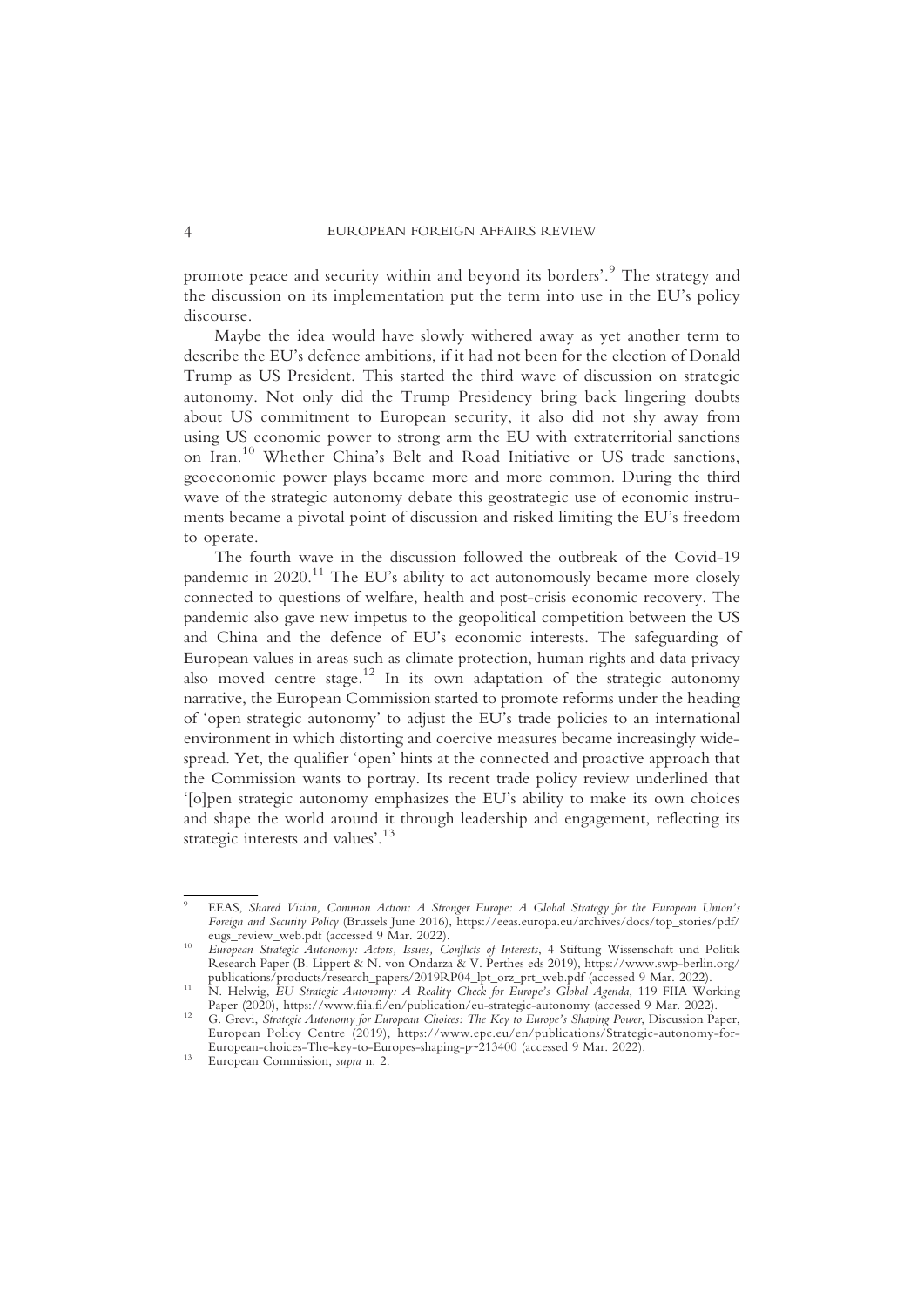#### 3 THE CURRENT DEBATE

What was once a debate on whether the EU's conventional military capabilities would suffice to maintain its security in a fragile post-Cold war context has transformed into something much broader.<sup>14</sup> Today, the evolution of the debate on strategic autonomy is largely driven by three trends: the great-power rivalry between the US and China, the technological disruption that propels the digital transformation and the increasing use of leveraged interdependence.

The increasing great-power rivalry between the US and China exposes the EU to economic and security challenges.<sup>15</sup> This competition impedes the proper functioning of multilateral organizations, the WTO in particular, and increases risks connected to the possible decoupling of technological standards, supply chains and export markets. With a looming shift of US attention to the Indo-Pacific region and instability in Europe's neighbourhood, new questions regarding Europe's autonomous defence capabilities are also being raised. The EU has recognized China as a systemic competitor, but it is still in search of the right approach given its close economic ties and multilateral cooperation with Beijing.

The technological disruption related to the digital transformation is another key driver of the debate. Europe is under pressure to innovate with regard to future critical technologies such as artificial intelligence and quantum computing. The software and hardware that drive new technologies are increasingly complex, which increases their vulnerability, as the discussion on 5G security exemplifies.<sup>16</sup>

The risk of leveraged interdependence has become more pronounced over the last decade as states use economic ties to further their geostrategic goals. Strategies such as binding others through trade and investment relations are best exemplified by the Chinese Belt-and-Road initiative.<sup>17</sup> More assertive powers use their dominant position in economic networks to coerce partners or opponents. The extraterritorial sanctions of the US on European businesses with regard to Iran constitute a prominent example of this weaponized interdependence.<sup>18</sup>

N. Tocci, European Strategic Autonomy: What It Is, Why We Need It, How to Achieve It, Istituto Affari Internazionali (26 Feb. 2021), https://www.iai.it/en/pubblicazioni/european-strategic-autonomy-

<sup>&</sup>lt;sup>15</sup> Gaens & Sinkkonen, *supra* n. 5.<br><sup>16</sup> A. Ken Jakobsson & Marcel Stolz, *Principled Big Tech: European Pursuit of Technological Autonomy*, in Strategic Autonomy and the Transformation of the EU, 67 FIIA Report 105–127 (N. Helwig ed. 2021), https://www.<br>fiia.fi/julkaisu/strategic-autonomy-and-the-transformation-of-the-eu (accessed 9 Mar. 2022).

fiia.fi/julkaisu/strategic-autonomy-and-the-transformation-of-the-eu (accessed 9 Mar. 2022). <sup>17</sup> M. Wigell & A. Soliz Landivar, China's Economic Statecraft in Latin America: Geostrategic Implications for the United States, in Geo-Economics and Power Politics in the 21st Century: The Revival of Economic Statecraft 164–181 (M. Wigell, S. Scholvin & M. Aaltola eds, Routledge 2018).

<sup>&</sup>lt;sup>18</sup> H. Farrell & A. L. Newman, Weaponized Interdependence: How Global Economic Networks Shape State Coercion, 44(1) Int'l Sec. 42–79 (Summer 2019).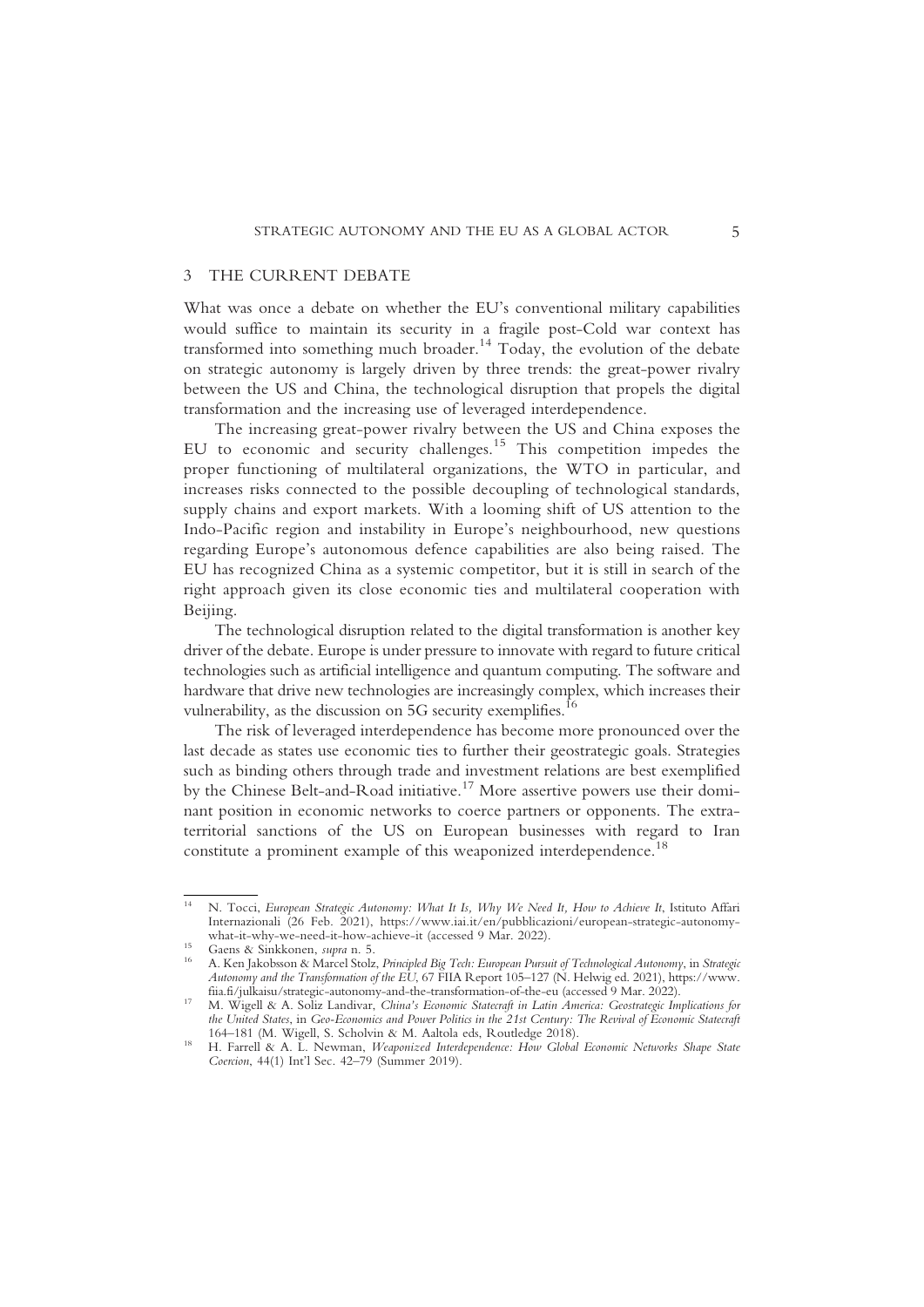These international trends force the EU to react. However, rather than providing a coherent concept, strategic autonomy represents a broad headline under which debates over the future course of the EU in international affairs unfold.

To start with, there is an intense debate between those with a narrow, often defencerelated reading of the term strategic autonomy and those that have adopted a broad perspective of the idea. In the field of security and defence, the idea of strategic autonomy is indeed contested. Baltic and Central European Member States in particular are cautious given the possible consequences of a more self-sufficient Europe, specifically the risk of loosening transatlantic ties.<sup>19</sup> Poland, for example, harbours long-held concerns that an independent and capable European defence capacity might undermine NATO and in turn reduce the incentive of the US to stay committed to European security.20 With the deterrence of Russia as their primary interest, they are cautious not to send signals to Washington DC that could indicate a loosening of ties. German Defence Minister Annegret Kramp-Karrenbauer signed an opinion piece in late 2020 asserting that 'illusions of European strategic autonomy must come to an end'. <sup>21</sup> Her intervention showed once again the critical attitude to the concept in European defence circles, especially in the transatlantic-minded Member States that also include the Netherlands and Denmark.

While France has been consistently on the other side of the argument, underlining the need to accumulate sufficient strategic and material resources to sustain independent operational capacity, it also has a realistic view on the prospects of Europe's military future and continuously invests in the transatlantic partnership.<sup>22</sup> Tellingly drafts of the forthcoming strategic compass, underline 'the ability to work with partners' and strengthening 'NATO and the transatlantic alliance' in the same paragraph that proclaims the goal of strategic autonomy.<sup>23</sup> The concept is clearly not meant to be misunderstood as distancing from partners and alliances that European security depends on. The Russian war against Ukraine gives a new urgency to the debate on strategic autonomy in defence matters. Not only does the blatant attack against territorial integrity in Europe give the transatlantic alliance a new purpose. It is noteworthy, that also the EU and its member states have increased their commitment to traditional defence, for example by announcing

<sup>&</sup>lt;sup>19</sup> N. Helwig, J. Jokela, P. Kuusik & K. Raik, Nordic-Baltic Perspectives on European Sovereignty and Strategic Autonomy: A Northern Agenda for an Open and Secure Europe, Estonian Foreign Policy Institute (May 2021), https://icds.ee/en/a-northern-agenda-for-an-open-and-secure-europe (accessed 9 Mar. 2022).

<sup>20</sup> L. Strauß & N. Lux, *European Defence* – Debates in and About Poland and France, 1 SWP J. Rev. (2019), https://www.swp-berlin.org/10.18449/2019JR01/ (accessed 9 Mar. 2022).

<sup>&</sup>lt;sup>21</sup> A. Kramp-Karrenbauer, *Europe Still Needs America*, Politico Europe (2 Nov. 2020), https://www.<br>politico.eu/article/europe-still-needs-america/ (accessed 9 Mar. 2022).

<sup>&</sup>lt;sup>22</sup> A. Pannier, Between Autonomy and Cooperation: The Role of Allies in France's New Defense Strategy, War on the Rocks (2 Nov. 2017), https://warontherocks.com/2017/11/between-autonomy-and-coopera tion-the-role-of-allies-in-frances-new-defense-strategy/ (accessed 9 Mar. 2022). <sup>23</sup> EEAS, supra n. 1, at 8.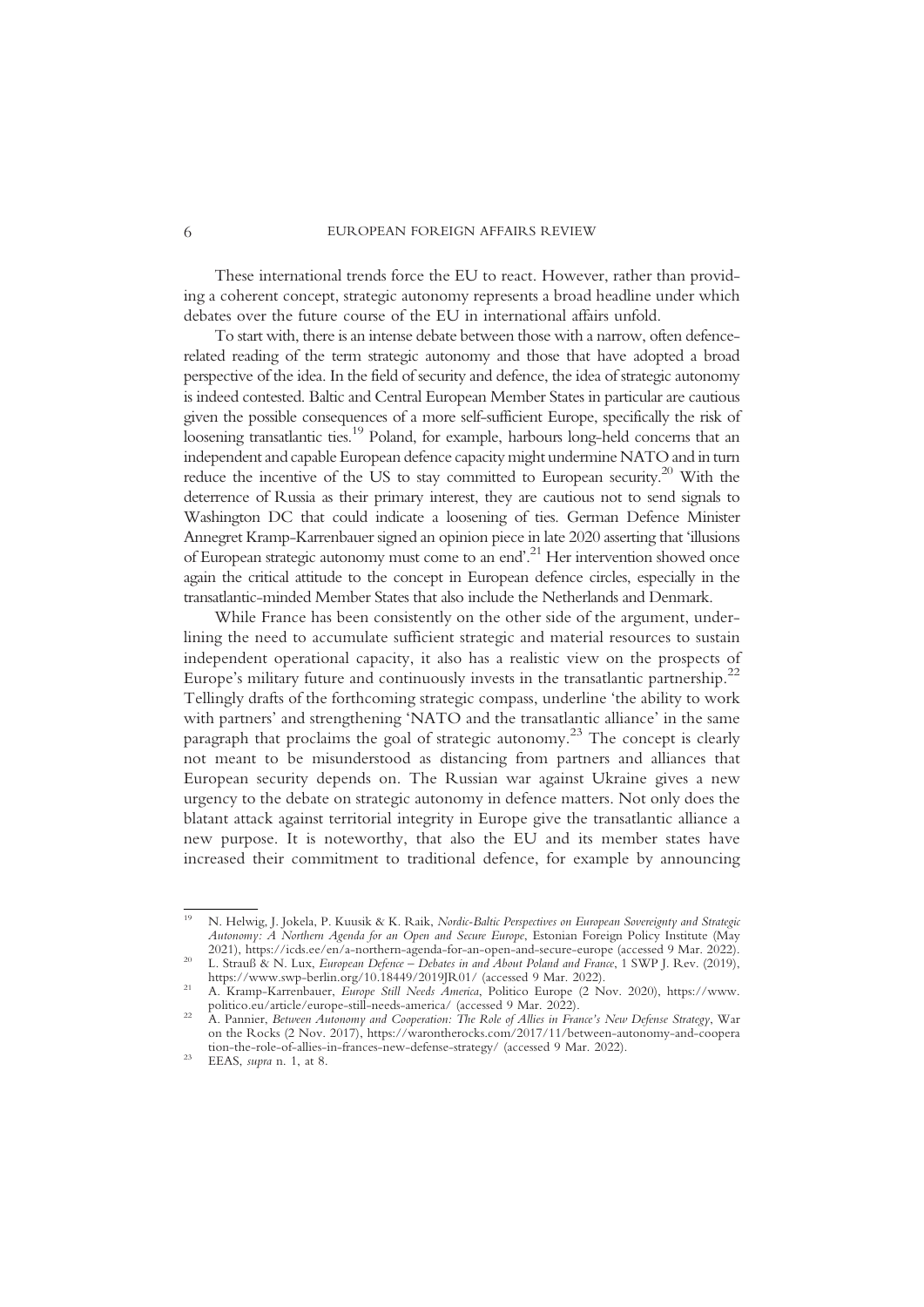higher defence expenditures. A more capable Europe and a more even transatlantic burden-sharing might well be the results of this process.

Yet, strategic autonomy has for long been about more than hard security. Many EU officials interpret the concept of strategic autonomy beyond the traditional frames of defence alliances. EU High Representative Josep Borrel or European Council President Charles Michel discuss strategic autonomy from a global perspective, including concerns regarding the EU's economic and technological dependency and its ability to shape global norms and policies.<sup>24</sup> They refer more often to the EU's relationship with and dependence on China. Strategic autonomy frequently features in discussions on health security, climate change and the reform of the World Trade Organization.

In the context of economic policies, the EU's management of interdependence is discussed under the heading of 'open strategic autonomy'. Here the EU and its Member States are facing a separate debate, which is no longer concerned with hard security issues, but with the EU's ability to defend against economic distortion and coercion and others taking advantage of its external dependence on critical technology and resources. The dividing lines between Member States are also drawn differently. Critics from free-trade and market-oriented Member States, including the Nordics, put an emphasis on the 'open' part of the concept's equation and are concerned with potentially growing EU protectionism and state intervention in order to compete in the global economy.<sup>25</sup> Among the strongest sceptics are liberal economies relying on small and medium-sized businesses that stand to lose a lot from international trade barriers and single-market competition skewed towards big companies in, for example, France and Germany. Free-market-oriented countries are also questioning the extent to which the EU should use trade instruments to promote its values and to push more forcefully for carbon neutral production and human-rights standards, for example. Instead, an 'open' EU economy should adhere to WTO rules, keep trade-barriers low and increase competitiveness through the further liberalization and deepening of the single market.

Given the increased use of economic instruments for geostrategic goals, the economic and security related discussion cannot be neatly separated. The recent harsh sanctions against Russia show how the EU and its partners quickly retaliated with economic weaponry. More generally, the EU's push for strategic autonomy in areas such as trade and investment is seen not only as an economically beneficial move, but also as a geopolitical attempt to use its combined economic power in strategic or even coercive ways. This tension was visible when the EU concluded the Comprehensive Investment

<sup>&</sup>lt;sup>24</sup> Helwig, *supra* n. 11.<br><sup>25</sup> Helwig et al., *supra* n. 19.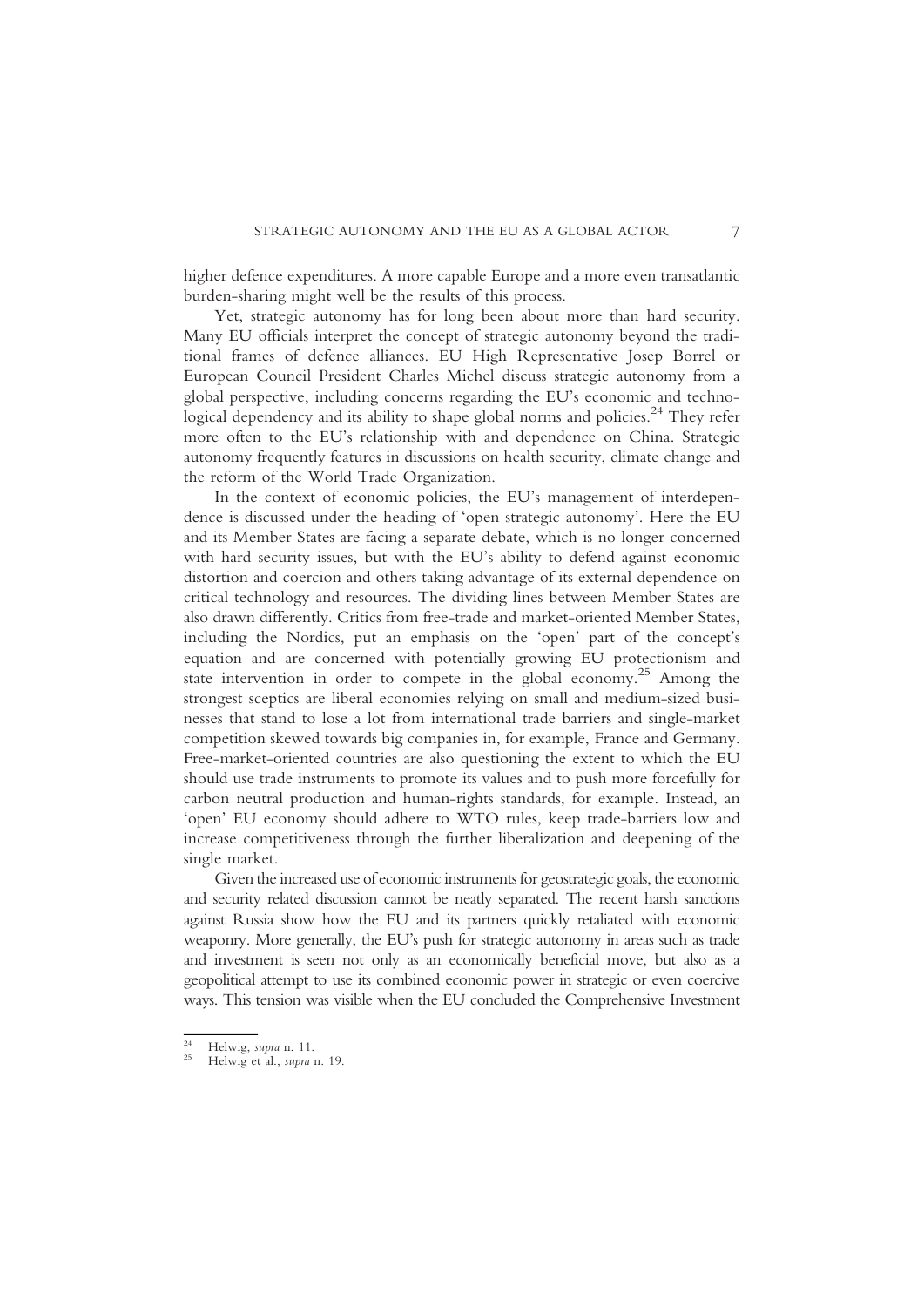Agreement (CAI) with China in late 2020. The conclusion of talks with Beijing was quickly interpreted in terms of the EU's relationship with the US, as media organizations reported discontent in the Biden team over the timing – just before the US presidential inauguration. The Polish Foreign Minister promptly criticized CAI on the grounds that the transatlantic ally needed to be consulted first.26 In a politicized international environment in which industry and trade policies are readily interpreted from a geopolitical angle, there is little opportunity for EU politicians to advocate strategic autonomy without quickly entering the often reflexive and guarded debate on alliance relations.

Besides security and the economy, there is a third dimension of the strategic autonomy debate that relates to the EU's normative basis.<sup>27</sup> Here, the debate on strategic autonomy is criticized for its focus on a distinct European identity. A speech by Emanuel Macron in which he underlined the 'European civilization' as distinct from the American and Chinese traditions is seen as an example of the emerging identity politics behind the strategic autonomy concept.<sup>28</sup> Experts have since then warned of a European civilization narrative that is built on exclusive values and even ethnic features of what it means to be European.29 From this perspective, the autonomy and sovereignty debates are in contrast with the universal and open character of European values and – as a result – undermine the transformative power of EU foreign policy.<sup>30</sup> Others have underlined that Europeans have good reasons to highlight their historical experience and the lessons they learned from it – not as a way to pitch a European identity against those of others, but as a case for promotion of civic principles.31 The strategic autonomy discourse thus reflects the traditional debate in the EU on whether it should focus on its normative power marked by engagement, or whether it should adopt a more protective agenda backed up by defensive military and economic means.

<sup>26</sup> Tweet by Polish Foreign Minister Zbigniew Rau (22 Dec. 2020), https://mobile.twitter.com/ RauZbigniew/status/1341454786747641859 (accessed 9 Mar. 2022).<br><sup>27</sup> N. Helwig in this special issue.<br><sup>28</sup> Speech by French President Emmanuel Macron at the Ambassadors' conference (27 Aug. 2019),

https://lv.ambafrance.org/Ambassadors-conference-Speech-by-M-Emmanuel-Macron-President-of-

<sup>&</sup>lt;sup>29</sup> R. Balfour, Against a European Civilization: Narratives About the European Union, Carnegie Europe (6 Apr. 2021), https://carnegieeurope.eu/2021/04/06/against-european-civilization-narratives-abouteuropean-union-pub-84229 (accessed 9 Mar. 2022); H. Kundnani, What Does It Mean to Be 'Pro-European' Today?, The New Statesman (4 Feb. 2021), https://www.newstatesman.com/ideas/2021/02/what-does-it-mean-be-pro-european-today (accessed 9 Mar. 2022).

B. Tallis, 'Strategic Autonomy' Is A Dangerous Myth: The Importance of Identity and Multiplicity for EU Strategy, Policy and Practice, European Centre of Excellence for Civilian Crisis Management (3 Sept. 2021), https://www.coe-civ.eu/the-coe/civilian-crisis-management-contexts/details/strategic-auton omy-is-a-dangerous-myth (accessed 9 Mar. 2022).

<sup>&</sup>lt;sup>31</sup> M. Leonard, *The Meaning of Pro-Europeanism – A Response to Hans Kundnani*, The New Statesman (22) Feb. 2021), https://www.newstatesman.com/world/2021/02/meaning-pro-europeanism-responsehans-kundnani (accessed 9 Mar. 2022).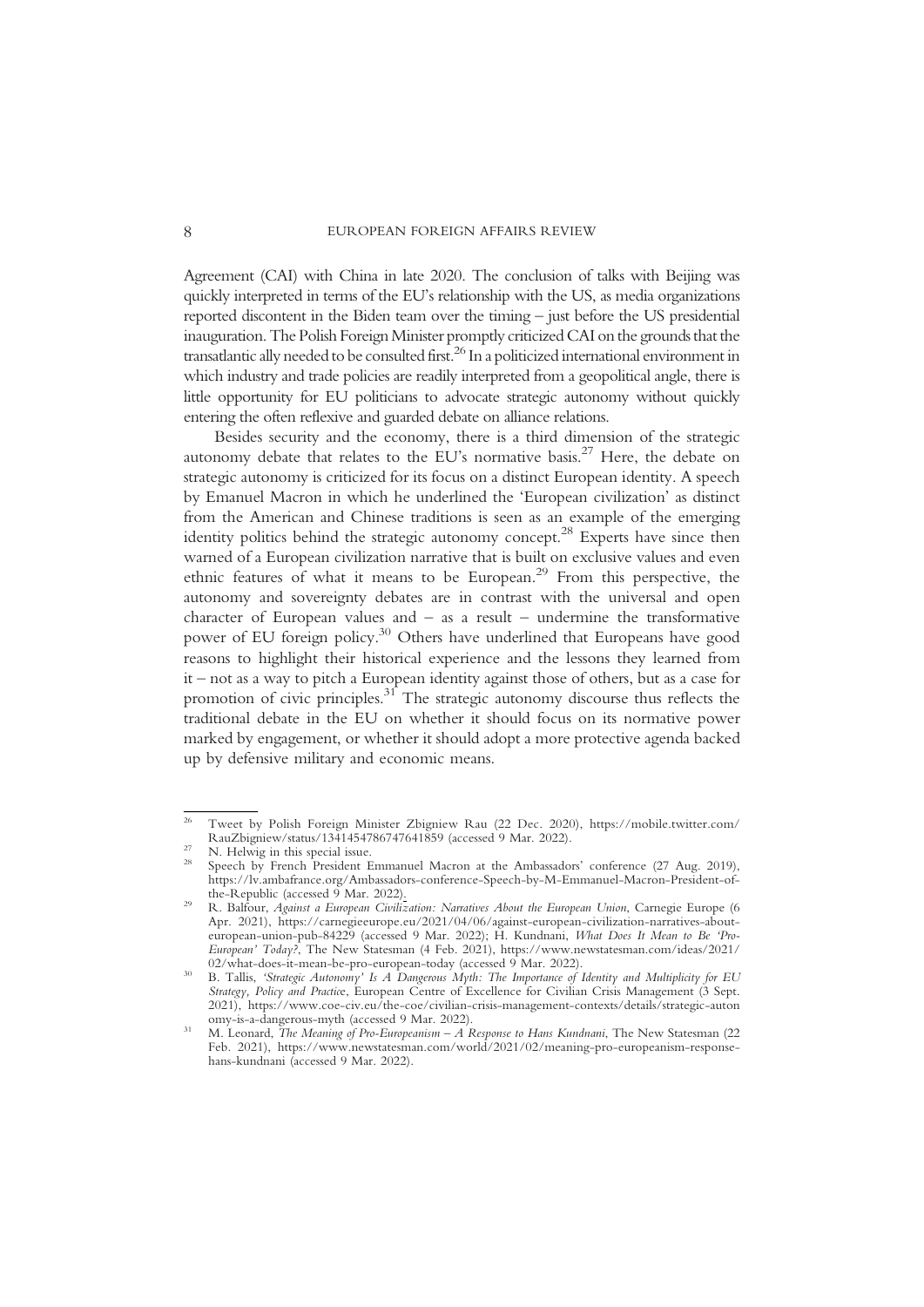## 4 STRATEGIC AUTONOMY AND IR: A LENS TO STUDY EU FOREIGN AFFAIRS?

How does the strategic autonomy concept relate to different theoretical approaches in the study of the EU's role in international relations? In the following, we will discuss three broad theoretical schools in International Relations (IR) research – realism, liberal theories of international cooperation and constructivism – and discuss what relevance they possibly hold for the strategic autonomy debate (see Table 1). $^{32}$ 

|                                                                    | Realism                                                        | Liberal Approaches                                                  | Constructivism                                                            |
|--------------------------------------------------------------------|----------------------------------------------------------------|---------------------------------------------------------------------|---------------------------------------------------------------------------|
| Assumption and<br>logic                                            | Anarchy and power<br>competition limit<br>depth of cooperation | Shared interests for<br>global cooperation<br>despite anarchy       | Identity and social<br>interaction shape<br>international<br>cooperation  |
| Strategic<br>Autonomy as a<br>result of                            | Balancing or band-<br>wagoning strategy                        | A bargaining process<br>between different<br>EU actors              | Discursive processes;<br>'Othering' on the<br>basis of distinct<br>values |
| Strategic<br>Autonomy as a<br>driver for                           | Hard power<br>capabilities                                     | Institutionalization<br>of EU foreign policy                        | Value based foreign<br>and trade policy                                   |
| Main focus of<br>strategic auton-<br>omy in EU's<br>foreign policy | Protecting security<br>and economic<br>interests               | Shaping of the mul-<br>tilateral order in line<br>with EU interests | Promotion/protec-<br>tion of norms and<br>values globally                 |

Table 1: International Relations Theories and Strategic Autonomy

The natural starting point for any discussion on IR theory is realism. Per William Wohlforth, it 'provides a foil against which many other schools of thought define themselves and their contributions'. <sup>33</sup> Realism is a tradition that spans millennia, from the Ancient Greece of Thucydides all the way to the present. Despite being a broad church, in its modern incarnation realists agree on certain key premises. They see the international system as anarchical, inhabited by rational, egoistic states bent on survival. In such a world of self-interested states, uncertainty over the intentions of others prevails.

<sup>&</sup>lt;sup>32</sup> It would, of course, be possible to present other, for instance, broadly poststructuralist, feminist, neo-Gramscian or postcolonialist readings of European strategic autonomy. Such exercises are, however,

<sup>&</sup>lt;sup>33</sup> W. C. Wohlforth, Realism, in The Oxford Handbook of International Relations 131–149, 131 (C. Reus-Smit & D. Snidal eds, Oxford University Press 2018).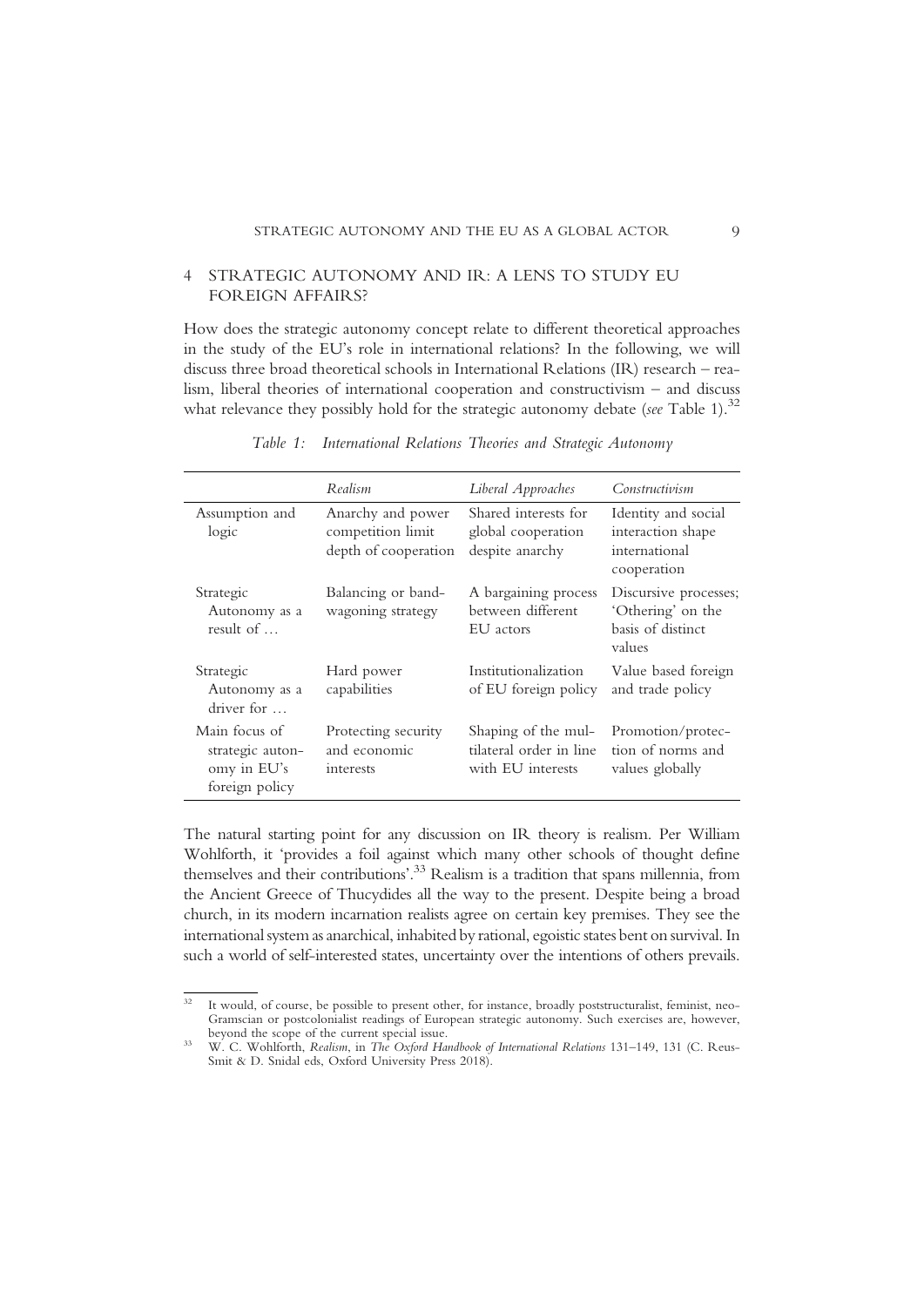This places states – most important of which are the great powers – in an incessant competition for power, which is the key currency of the international realm. As a corollary, realists argue that states are preoccupied with relative as opposed to absolute gains in (mostly material) power resources.<sup>34</sup> Finally, given that states are rational egoists with their own interests at heart, values and morality hold little sway in international life. They are window dressing for designs of the powerful at best, detrimental diversions from interest-based pursuits at worst.35

Beyond these core assumptions, however, a considerable amount of variety emerges. Contemporary realists diverge, for instance, over how much power states desire to remain secure. Offensive realists maintain that states' lust for power is insatiable. They are eternally fearful of others' intentions, rendering interstate cooperation extremely difficult.<sup>36</sup> Defensive realists expect states to be able to cooperate under certain conditions, for instance, in the presence of nuclear weapons, when prevalent weapons systems favour defence as opposed to offense, or the state is surrounded by weak or non-threatening neighbours.<sup>37</sup> Yet others argue that states do not in fact balance against other states' power, but against threats.38 Another point of contention pertains to the stability of certain power balances in the international system: some regard multipolarity (a system with three or more great powers) as less stable than bipolarity (two great powers),<sup>39</sup> while post-Cold War realists have debated the stability of a unipolar, one-superpower world.<sup>40</sup> Neoclassical realists, in turn, have sought to move beyond the level of the international system, introducing intervening variables like 'domestic politics, state power and processes, leaders' perceptions and the impact of ideas' into their analysis.<sup>41</sup>

What, then, are the potential avenues that the many brands of realism provide for the study of EU strategic autonomy? The EU's development of military capacity has, since the late 1990s, brought to the fore two sets of arguments. Some realists contend that Europe is, in fact, balancing against the unipolar power of the United States both externally by creating a new alliance formation under EU

<sup>&</sup>lt;sup>34</sup> For a useful summary of these assumptions, *see ibid.*<br><sup>35</sup> J. J. Mearsheimer, *Bound to Fail: The Rise and Fall of the Liberal International Order*, 43(4) Int'l Sec. 7–50 (Spring 2019); see also A. Hyde-Price, EU External Action from a Realist Perspective, in The External Action of The European Union: Concepts, Approaches, Theories 151–164 (S. Gstöhl & S. Schunz, eds,

<sup>&</sup>lt;sup>36</sup> J. J. Mearsheimer, *The Tragedy of Great Power Politics* (W.W. Norton & Company 2001).<br><sup>37</sup> J. W. Taliaferro, *Security Seeking Under Anarchy: Defensive Realism Revisited*, 25(3) Int'l Sec. 128–161<br>(Winter 2000–2001)

<sup>&</sup>lt;sup>38</sup> S. M. Walt, *The Origins of Alliances* (Cornell University Press 1987).<br><sup>39</sup> K. N. Waltz, *Theory of International Politics* (Addison-Wesley 1979).<br><sup>40</sup> Compare S. G. Brooks & W. C. Wohlforth, *World Out of Balance: I* Challenge of American Primacy (Princeton 2008); C. Layne, The Unipolar Exit: Beyond the Pax Americana, 24(2) Cambridge Rev. Int'l Aff. 149–164 (2011).

<sup>&</sup>lt;sup>41</sup> N. Kitchen, Systemic Pressures and Domestic Ideas: A Neoclassical Realist Model of Grand Strategy Formation, 36(1) Rev. Int'l Stud. 117–143, 118 (2010).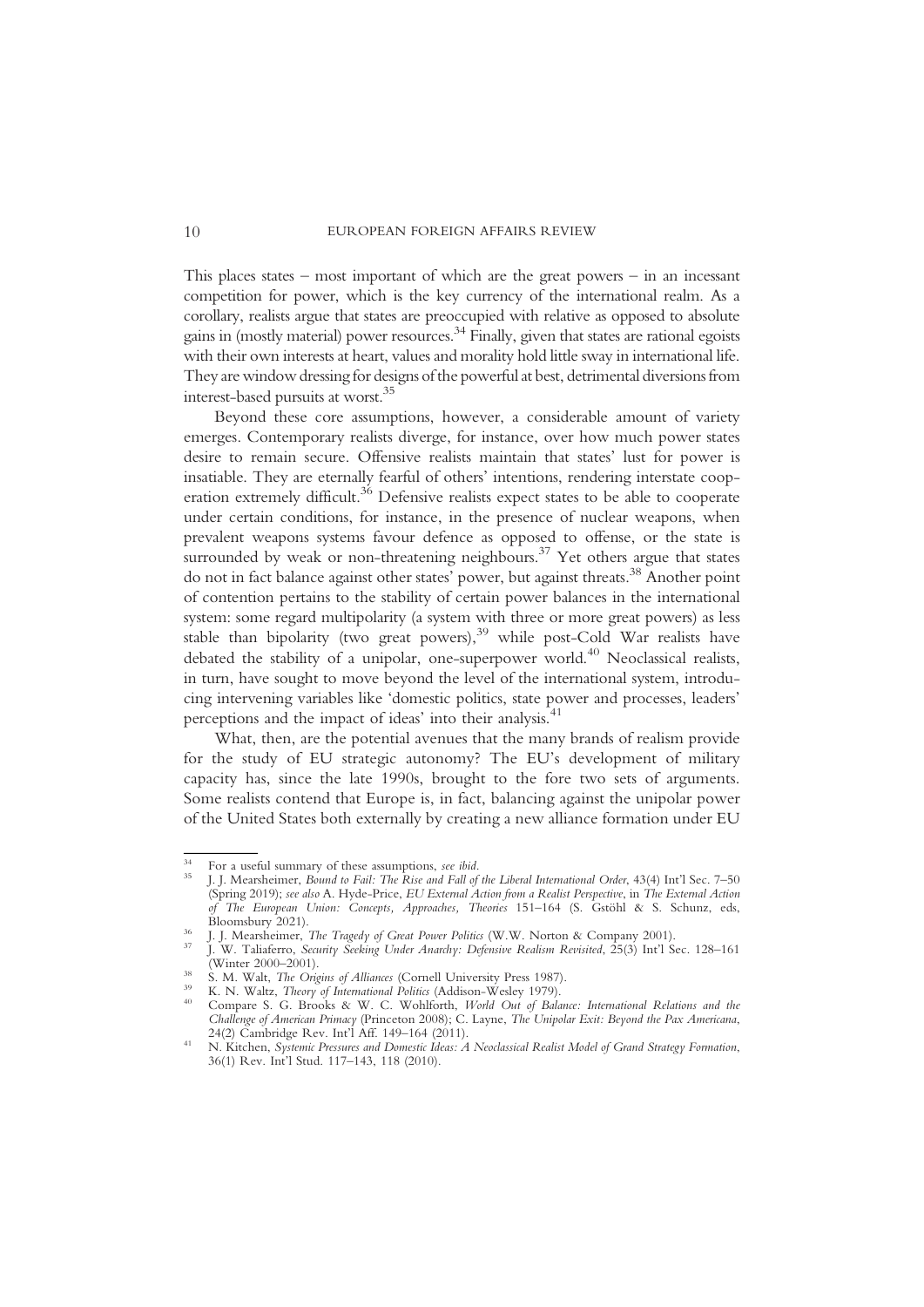auspices, and internally by building autonomous capabilities.<sup>42</sup> Variations of the argument also focus on Europe's forays as 'soft balancing', diplomatic and institutional coalition building to contest the United States, <sup>43</sup> or 'leash-slipping', the building up of military capabilities not to challenge the US position but to pursue a more independent foreign policy.<sup>44</sup> Others rebut these claims, arguing that the development of autonomous EU capabilities merely complements American power and NATO, thereby bolstering US unipolarity.45 On the part of Europe, this constitutes an example of 'bandwagoning' with the stronger state.

While these debates remain relevant, recent developments in the EU's neighbourhood coupled with the shifting power balance in the system create complications. The European threat environment has evolved through Russia's increasing assertiveness. When this is coupled with heightened fears of US retrenchment,  $46$ EU strategic autonomy can convincingly be analysed as balancing, but not against the United States. Instead, the Union's concern is regional, namely Russian power. Similarly, the bandwagoning argument holds sway. On the one hand, Europe hitching its cart to the US may, as in the past, be motivated by the acknowledgment that balancing against America's preponderant power is futile (ergo irrational). On the other hand, the US remains a status quo power in the face of Chinese and Russian revisionism, and maintaining the current (liberal) international order is likely in the EU's interests – also in terms of achieving strategic autonomy.<sup>47</sup> Of course, each of these accounts can be further complicated by looking at the EU not as an aggregate, but as a collection of independent Member States with potentially conflicting interests.<sup>48</sup> Some members, France for instance, might be inclined to pursue an EU 'pole' independent of the US (and other great powers). Here strategic autonomy is clearly an example of balancing behaviour. Others, like Germany, might be happy to hedge their bets between a resurgent China, a declining US and, especially in current circumstances, a regionally (re) assertive Russia.<sup>49</sup> At the same time, the Baltic states and Poland would prefer to

- 
- 
- Interaction Sec. 7–41 (2006). 45 Brooks & Wohlforth, *supra* n. 40.<br>
<sup>46</sup> G. Martin & V. Sinkkonen in this special issue.<br>
<sup>47</sup> Compare L. Cladi & A. Locatelli, *Bandwagoning, Not Balancing: Why Europe Confounds Realism*,
- <sup>48</sup> J. Ringsmose, *Balancing or Bandwagoning? Europe's Many Relations With the United States*, 34(2) Contemp. Sec. Pol'y 409–412 (2013).

<sup>&</sup>lt;sup>42</sup> B. R. Posen, *European Union Security and Defense Policy: Response to Unipolarity?*, 15(2) Sec. Stud. 149–<br>186 (2006).

<sup>13</sup> T. V. Paul, Soft Balancing in the Age of U.S. Primacy, 30(1) Int'l Sec. 46–71 (2005).<br>
44 C. Layne, *The Unipolar Illusion Revisited: The Coming End of the United States' Unipolar Moment*, 31(2)<br>
1nt'l Sec. 7–41 (2006).

<sup>&</sup>lt;sup>49</sup> On hedging see A. Toje, *The EU Security Strategy Revised: Europe Hedging Its Bets*, 15(2) Eur. Foreign Aff. Rev. 171–190 (2010).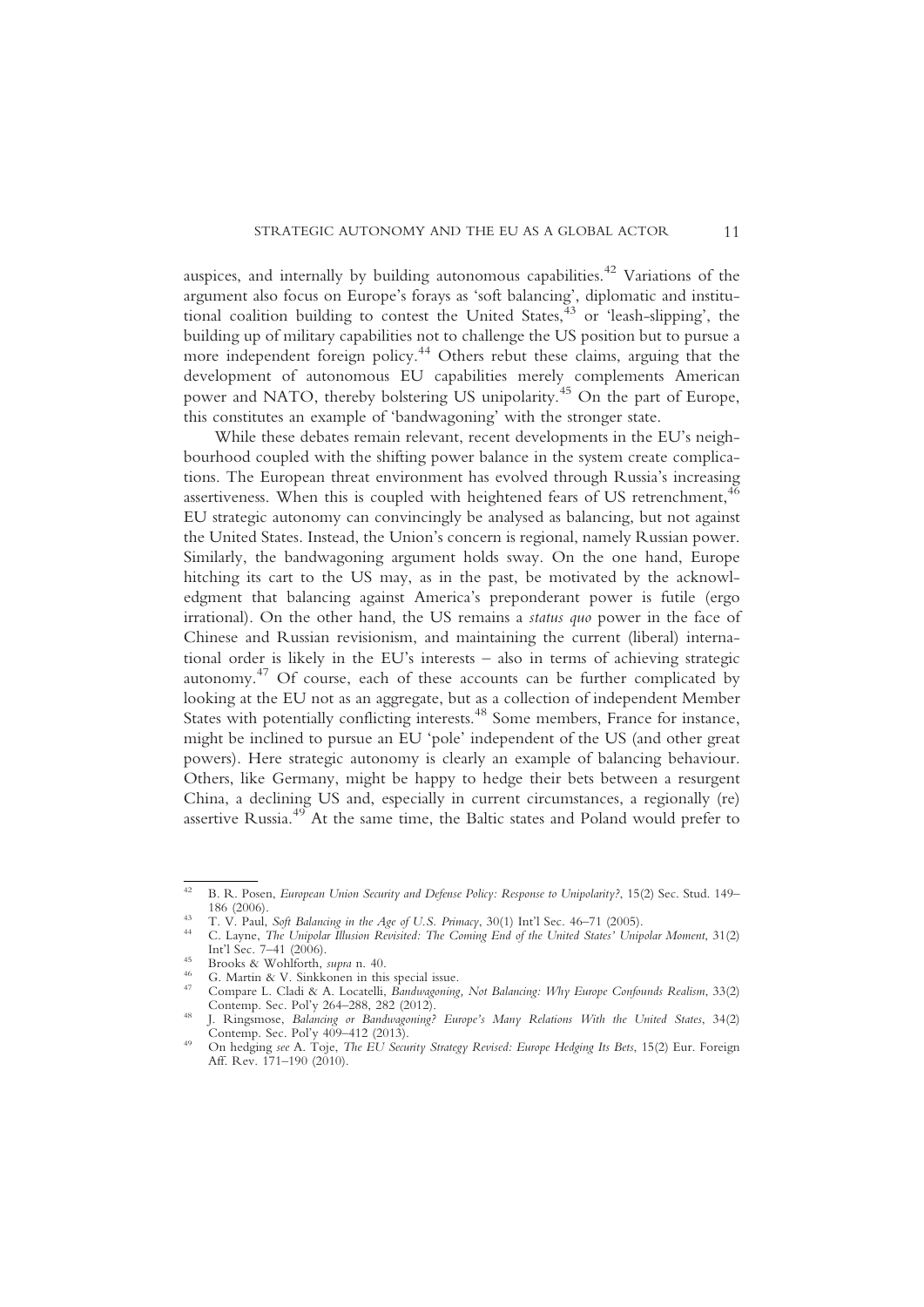bandwagon with the United States, regarding strategic autonomy as a distraction at best, or a dangerous escapade at worst.

The second set of approaches are liberal theories of international cooperation that trade under various banners, including liberal institutionalism, liberal internationalism, liberal intergovernmentalism and democratic peace theory.<sup>50</sup> Of course, liberal ideas have an illustrious history dating back to Immanuel Kant, John Locke and Adam Smith. Despite differences between approaches, the liberal tradition in IR encompasses certain core assumptions. These include the idea that states possess a shared interest in cooperating and, thus, creating ordered spaces to achieve absolute (as opposed to relative) gains grounded upon expectations of diffuse (as opposed to specific) reciprocity.<sup>51</sup> International institutions facilitate such cooperative endeavours by providing regularized fora for learning about the interests, preferences and constraints of others, reducing transaction and enforcement costs, and ultimately legitimating outcomes.<sup>52</sup> Crucially, institutionalized cooperation can take place without a powerful authoritative actor (a hegemon) in an anarchical international system, although cooperation may be easier in the presence of such an actor.<sup>53</sup> On the other hand, even a disproportionately powerful state may have an interest in tying itself to international institutions in order to reap the long-term benefits of cooperation – as the US has done within the post-Second World War liberal international order.<sup>54</sup> As institutions develop they may also assume a life of their own, enabling, constraining and socializing their members, or even becoming agents in their own right.<sup>55</sup> While often state-centric in its institutionalist variant, some liberal theorists are attentive to the link between democracy, cooperative disposition and peace,<sup>56</sup> while liberal democracy, cooperative disposition and peace, while liberal

<sup>50</sup> See e.g., R. O. Keohane, After Hegemony: Cooperation and Discord in the World Political Economy (Princeton University Press 1984); G. J. Ikenberry, Liberal Leviathan: The Origins, Crisis, and Transformation of the American World Order (Princeton University Press 2012); A. Moravcsik, Taking Preferences Seriously: A Liberal Theory of International Politics, 51(4) Int'l Org. 513–553 (1997); B. Russett & J. R. Oneal, Triangulating Peace: Democracy, Interdependence, and International Organizations (W.W.

 $S<sup>51</sup>$  See e.g., Ikenberry, supra n. 50, at 62–66; R. O. Keohane, Reciprocity in International Relations, 40(1) Int'l Org. 1–27 (1986); J. G. Ruggie, *Multilateralism: The Anatomy of an Institution*, 46(3) Int'l Org.<br>561–598 (1992); R. Axelrod, *The Evolution of Cooperation* (Basic Books 1984).

<sup>52</sup> J. Sterling Folker, Neoliberalism, in International Relations Theories: Discipline and Diversity 114–131, 120 (T. Dunne, M. Kurki & S. Smith eds, Oxford University Press 2013); In the broad literature, institutions are variously understood 'as formal or informal institutions, physical organizations, as well as rules, norms and practices and even belief systems and ideologies'. T. Tiilikainen, Theory of European Integration as Challenge to IR Theories, 5(4-5) Global Aff. 477–484, 478 (2019).

Keohane, supra n. 50.<br>
Renberry, supra n. 50.<br>
M. N. Barnett & M. Finnemore, *The Power of Liberal International Organizations*, in *Power in Global* Governance <sup>161</sup>–184 (M. N. Barnett & R. Duvall eds, Cambridge University Press 2005). <sup>56</sup> Russett & O'Neal, supra n. 50.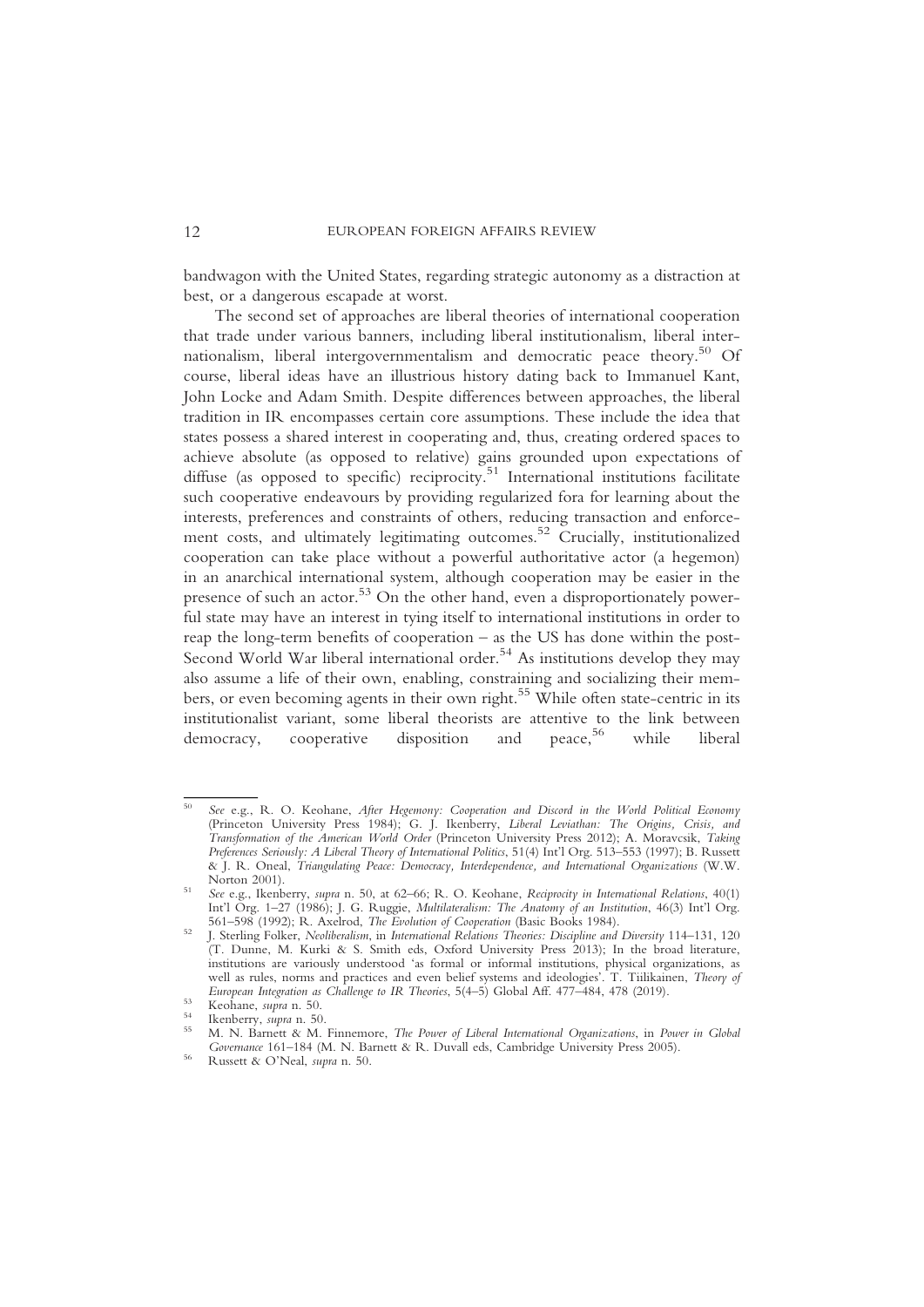intergovernmentalism proposes attention to both domestic and international bargaining to explain (un)cooperative outcomes and, ultimately, institutionalization.<sup>57</sup>

From the standpoint of liberal theories of cooperation, recent debates over the concept of strategic autonomy provide ample possibilities for further research. The notion brings to the fore collective action problems within both the Union and its Member States, such as how to approach the Covid-19 pandemic, the climate crisis or growing interstate competition. Wrangling over strategic autonomy thus unfolds in domestic politics of the Member States, between different Member States on and outside EU institutional fora, as well as within and between the EU institutions. These bargaining processes can produce both cooperative outcomes or discord and thus influence EU potential for achieving strategic autonomy.

Beyond processes of bargaining and negotiation, it is likewise possible to explore the actual institutionalization of the concept and its implications. For instance, committed actors – whether Member States or other 'norm entrepreneurs<sup>,58</sup> - can push for and against the strategic autonomy agenda in different EU fora, whether in the Council, the European Commission or the European Parliament. The notion can also function as a central rationale for setting up new institutions, with the Permanent Structured Cooperation (PESCO) and the European Defence Fund (EDF) being recent cases in point. The idea of strategic autonomy can also gather legitimacy through institutionalization, and thus ultimately enable and constrain the conduct of EU institutions and the Member States themselves, or even socialize them to adapt their interests. More broadly still, strategic autonomy can be understood as the EU's attempt to make sense of its own agency in an age where the sinews of the liberal international order writ large are loosening.59 In fact, a key component of strategic autonomy is the ability to influence the rules, procedures, and even value base of key global institutions like the WTO or WHO.

A third lens through which strategic autonomy can be approached is constructivism. In contrast to realism and liberal approaches to international cooperation, it starts from the assumption that reality does not exist independently but is constructed and reproduced through our interactions.<sup>60</sup> Applied to the subject at

<sup>57</sup> A. Moravcsik & C. Emmons, Liberal Intergovernmentalism and EU External Action, in The External Action of The European Union: Concepts, Approaches, Theories 181-196 (S. Gstöhl & S. Schunz eds, Bloomsbury 2021).

<sup>&</sup>lt;sup>58</sup> M. Finnemore & K. Sikkink, *International Norm Dynamics and Political Change*, 52(4) Int'l Org. 887–917<br>(1998).

<sup>&</sup>lt;sup>59</sup> G. J. Ikenberry, *The End of Liberal International Order?*, 94(1) Int'l Aff. 7–23 (2018). For a recent discussion on EU autonomy and the evolving liberal international order see B. Fägersten, European Autonomy in a Changing World Order, in The European Union in a Changing World Order: Interdisciplinary European Studies 23–46 (A. Bakardjieva Engelbrekt, N. Bremberg, A. Michalski & L. Oxelheim eds,

A. Wendt, Social Theory of International Politics (Cambridge University Press 1999).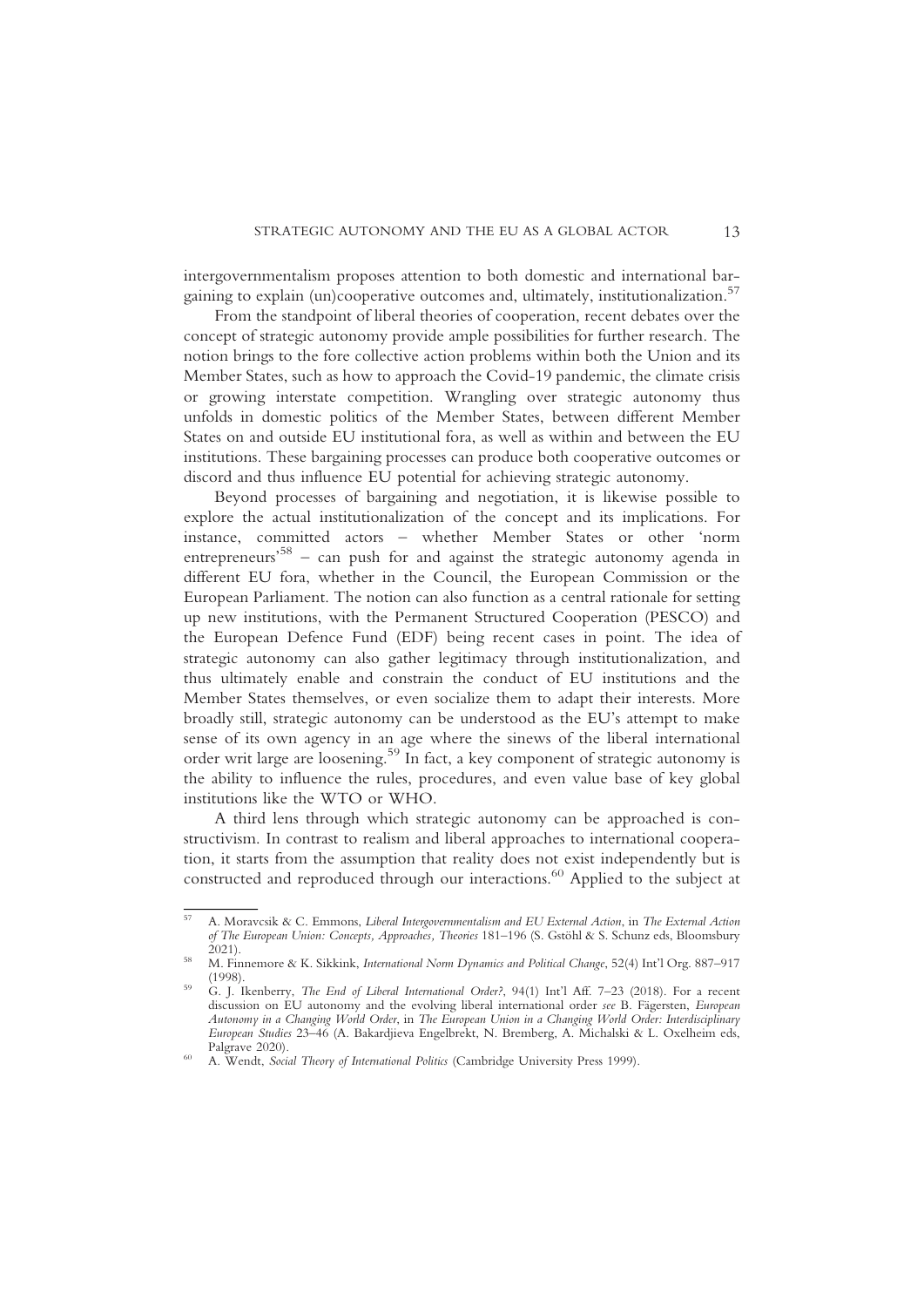hand, also the EU as a global actor does not exist independently from its social environment. Instead, the external action of the EU is shaped by its identity and its interaction with others.<sup>61</sup> As with the other theoretical approaches, constructivism comes in different shapes and forms. Role theory is an often used approach to analyse the EU's global role.<sup>62</sup> The approach emphasizes the interactive processes between the actor's behaviour and external contestation that leads to a constant reevaluation of the EU's role performance.<sup>63</sup> Critical constructivism underlines that the European identity is constructed in distinction to an 'Other'.<sup>64</sup> By emphasizing European norms and values, for example in the enlargement process, the EU emphasizes distinctions to third states and draws boundaries. Liberal constructivists, however, counter this claim and highlight the post-national and inclusive character of the European integration process.<sup>65</sup>

Constructivism provides a rich menu to dissect strategic autonomy. The genesis and evolution of the concept can be interpreted as a result of the current discourse and interactive processes in the EU. Here it can be highlighted that there is not one interpretation of strategic autonomy and instead the meaning of the term depends on the policy context and the perception of different actors. For some Member States the notion of strategic autonomy is interpreted through the prism of their immediate security concerns and the negative prospects of weakening transatlantic relations. Others, based on their national identity and concomitant interests, take a different view and emphasize the need to sustain independent resources in a more competitive global context. Not only is the term perceived differently, it can also be actively interpreted in different ways in policy discourses. Elites evoke the concept of strategic autonomy as a 'justificatory device'<sup>66</sup> to argue for a certain policy or course of action.

The debate between critical and liberal constructivists relates strongly to the debates on strategic autonomy and European sovereignty. While critical constructivists would interpret the emphasis on the protection of European values and the narrative of a 'European civilization'<sup>67</sup> as a process of 'othering', liberal constructivists would emphasize the EU's international projection of norms as a key characteristic of strategic autonomy. Both constructivist camps would ultimately

<sup>&</sup>lt;sup>61</sup> B. Rumelili, *Constructivism and the Role of the 'Other' in EU External Action*, in *The External Action of the European Union* 197–212 (S. Gstöhl & S. Schunz eds, Bloomsbury 2021).

<sup>&</sup>lt;sup>62</sup> See also N. Helwig and K. Mustasilta in this special issue.<br><sup>63</sup> S. Harnisch, *Role Theory: Operationalization of Key Concepts*, in *Role Theory in International Relations:*<br>*Approaches and Analyses* 7–35 (S. Harnisc

<sup>&</sup>lt;sup>64</sup> D. Campbell, *Writing Security: United States Foreign Policy and the Politics of Identity* (University of Minnesota Press 1992).

<sup>&</sup>lt;sup>65</sup> Rumelili, supra n. 61.<br><sup>66</sup> V. Sinkkonen & H. Vogt, *Connected in Freedom? Reconstructing a Foundational Value in EU and US* Foreign Policy Discourses,  $17(3)$  J. Transatlantic Stud. 341–369 (2019).<br><sup>67</sup> Balfour, *supra* n. 29.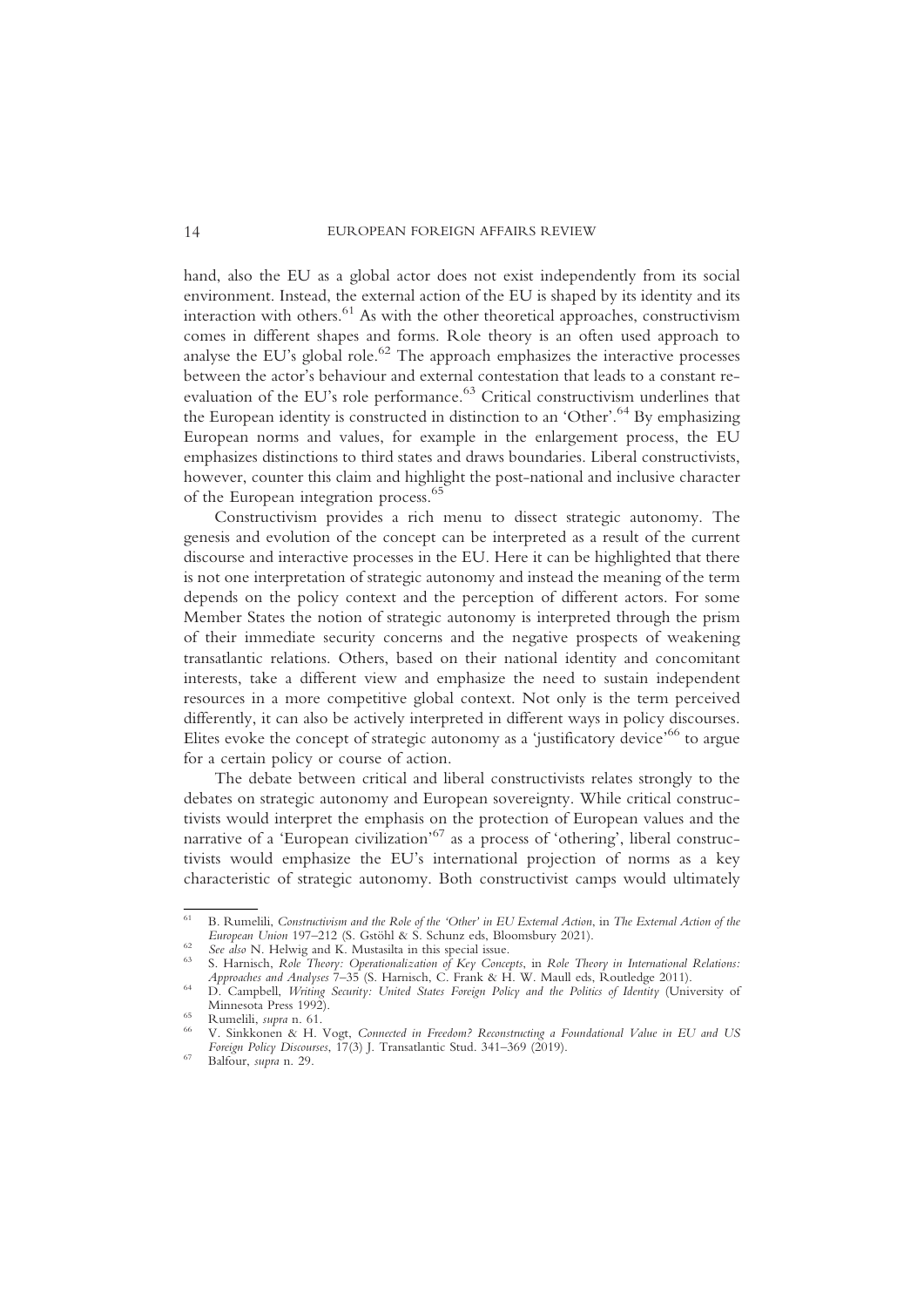highlight that values are at the core of the debate of strategic autonomy and analyse how they translate into an EU foreign policy that either protects or promotes a European way of life.

In sum, strategic autonomy can help us approach the study of the EU's global role from different theoretical angles. As an unorthodox lens, it lends a common, multi-theoretical frame to the analysis of different dimensions of EU foreign and security policy. At the centre of studying EU strategic autonomy is always the question of how the EU reacts to the emerging risks that develop in its interactions with the wider world. Depending on the area of analysis, this can be a reevaluation of its trade and investment policy, the doubling-down on the normative basis of its foreign policy, or the 'hardening' of its defence or crisis management instruments. In the next section, we introduce the findings of the articles in this special issue.

#### 5 CONTRIBUTIONS TO THIS SPECIAL ISSUE

Based on the multi-theoretical and inclusive frame outlined above, the contributions to this special issue dig deeper into several dimensions and cases of the strategic autonomy debate. In his contribution, Niklas Helwig chooses a constructivist framework to analyse the strategic autonomy debate and its effects on the EU's global role.<sup>68</sup> Based on a role theoretical framework, he puts forward the hypothesis that the reason for the attractiveness of the term lies in its ambiguity. Whether the EU or Member-States officials argue for EU actions to further market-liberal, normative, or security goals, they can relate their aims to the overall concept of strategic autonomy. Hence, the discussion between different narratives of the EU as a market, normative or realist power is as open as ever, as the current debates on reforms of the EU's foreign and security policy exemplify. Whether the ambiguity of the strategic autonomy concept is constructive or destructive remains open, yet some of the Member States already complain that the concept rather stands in the way of a well-defined EU approach to international affairs.

Katariina Mustasilta applies a role theoretical model to the concrete case of EU conflict prevention.<sup>69</sup> While the EU's traditional approach to conflict prevention mirrors its self-conception as a 'normative' and 'civilian power', the security challenges of recent years have led to a prioritization of 'harder' security and defence capacities within the EU. Especially here, the notion of strategic autonomy has been translated into a focus on defence capabilities, security partnerships as well as resilience, while preventive engagement has been deemphasized. The focus

<sup>68</sup> Helwig, supra n. 27. <sup>69</sup> Mustasilta, supra n. 62.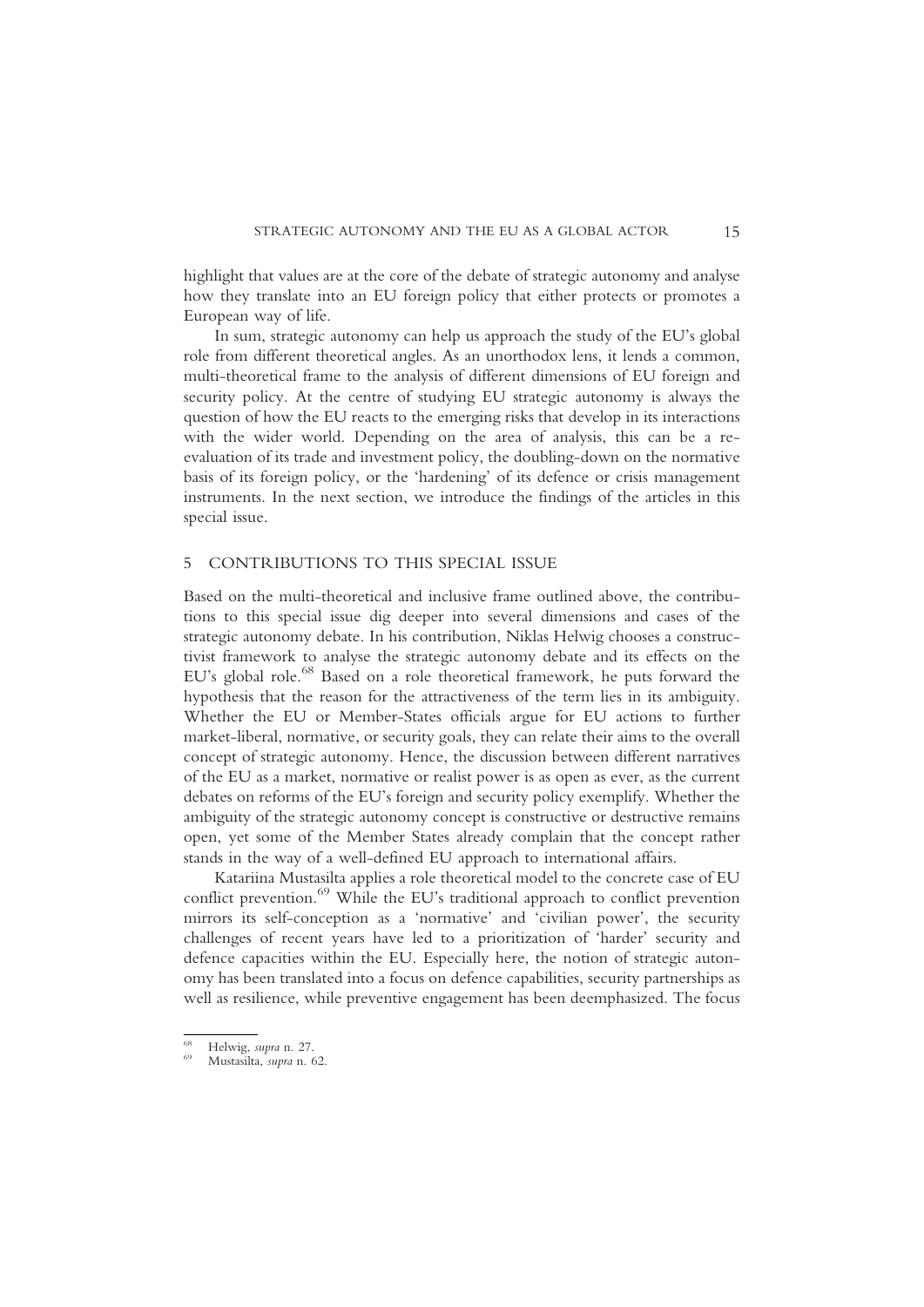on strategic autonomy has real implications for the effectiveness of the EU, as the Union's role performance, focused on geopolitical impact, might end up weakening the Union's agency in conflict prevention.

The younger debate on strategic autonomy in matters of EU trade and investment policy is analysed by Tobias Gehrke.<sup>70</sup> His contribution sheds light on the changing priorities of the EU's economic policies and how they relate to the larger structural shifts that we see in the global economy. The concept of 'open strategic autonomy' that the European Commission promotes is part of a larger global reassessment of the benefits and risk of economic interdependence, visible also in the US, for example. The ebb and flow between economic liberalism and realism is a well-documented phenomenon in world politics and is now captured in a wide set of policy readjustments of the EU's trade and investment policies.

Tero Poutala, Elina Sinkkonen and Mikael Mattlin analyse the EU's response to the growing risks of 'weaponized interdependence'. <sup>71</sup> Their contribution shows that the strategic autonomy concept has evolved from the military dimension to include a broader set of security concerns, such as the risks of 'predatory' foreign investments in strategic industries. They focus on Chinese strategic investments in two thematic industries – critical maritime transport infrastructure and 5G – and discuss the EU's activities to ensure a better screening of investments. While the EU attempts to 'de-weaponize' its interdependence, limitations to its capacity to act remain, as the Union has limited competence on issues related to the national security of the Member States.

The article by Garret Martin and Ville Sinkkonen analyses the US stance towards strategic autonomy.<sup>72</sup> It tackles the apparent puzzle of the first year of Joe Biden's term in the White House, namely why Biden – a pro-European President by disposition – is not proving more amenable to transatlantic relations in general, and European strategic autonomy in particular. The article suggests that the answer can be found in the interplay between the history of transatlantic relations, international and domestic structural factors as well as the on-going ideational contestation over US grand strategy. In the end, the authors underline the difficulty of instituting a sustainable major reform of the transatlantic relationship. In their assessment, the US approach to Europe will, in the future, most likely oscillate between 'primacist' tendencies driving for sustained US leadership, especially in defence matters, and a 'benign neglect' of Europe in an age marked by strategic competition with China. Neither scenario bodes particularly well for the future of EU strategic autonomy.

<sup>&</sup>lt;sup>70</sup> Gehrke, this issue.<br><sup>71</sup> Poutala et al., this issue.<br><sup>72</sup> Martin & Sinkkonen, *supra* n. 46.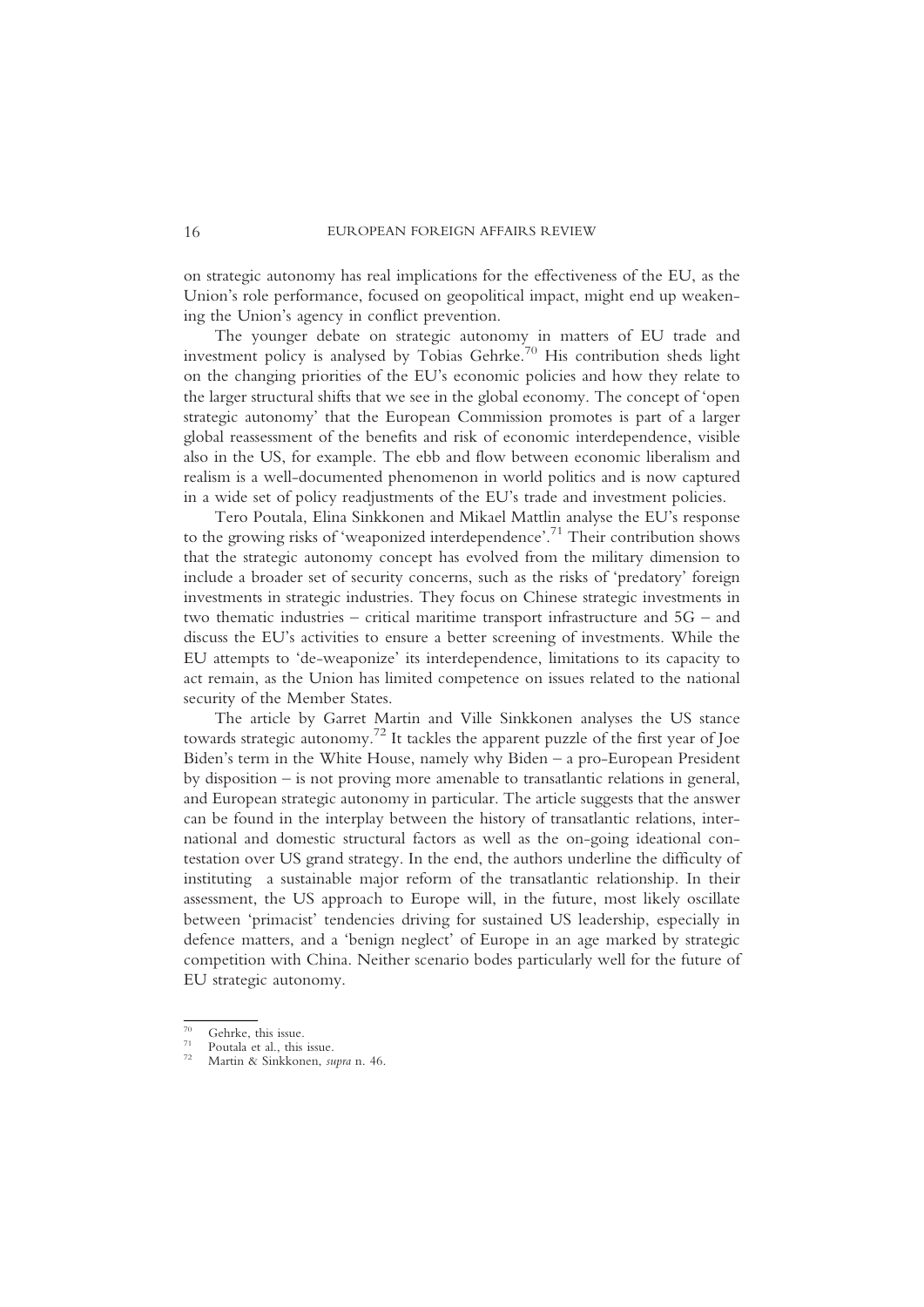Sergey Utkin analyses the perspectives among Russian academics and politicians on the EU's strategic autonomy debate.<sup>73</sup> While the EU's ambition is treated with a degree of hope for a more balanced world, scepticism over the EU's ability to develop as an independent power centre prevails. The article highlights that also Russia is contemplating its sovereignty and autonomy in a changing international environment, even though its situation and priorities are different. Attention is also paid to the transatlantic bond, which is interpreted very differently – with constant suspicion in Russia towards the EU as a tool in the Western challenge against Moscow.

#### 6 CONCLUSIONS

The special issue uncovers some preliminary findings on the research questions raised in this introduction. A key question that the contributions address is, why, by whom, and with what aim the term strategic autonomy is used in the policy debates. The defining feature of strategic autonomy is that there is no universally accepted and concretely defined meaning of the term. Instead, its ambiguity invites a variety of agents to fill the concept with life and thus contributes to its widespread use. We find that the use of the term can be broken down by actors who deploy it in different settings and in pursuit of various objectives. In the field of external economic relations, one prominent actor framing the strategic autonomy debate is the European Commission. Gehrke shows how the directorate general for trade uses the term 'open strategic autonomy' to underline the need to bolster the EU's economic resilience, while maintaining the core of its trade-liberal stance of the previous decades.<sup>74</sup> In the security and defence field, the agents of the strategic autonomy debate are scattered across EU institutions and Member States. However, per Mustasilta they are united in their prioritization of 'internal security and geopolitical needs' as part of the strategic autonomy debate, as opposed to the EU's normative agenda.75 In addition, Member States are key agents in the development of the strategic autonomy discourse. The case of the EU's foreign direct investment screening exemplifies how 'much of the "heavy lifting" on implementing EU policy goals still falls upon Members States with varied economic and security interests', which ultimately hampers an effective EU response, as Poutala et al explain.76 Eventually, strategic autonomy is 'what the member states make of it', especially in those areas where they have ultimate control over how to deal with their respective external dependencies.

<sup>73</sup> Utkin, this issue.<br>
74 Gehrke, *supra* n. 70.<br>
75 Mustasilta, *supra* n. 62.<br>
76 Poutala et al., *supra* n. 46.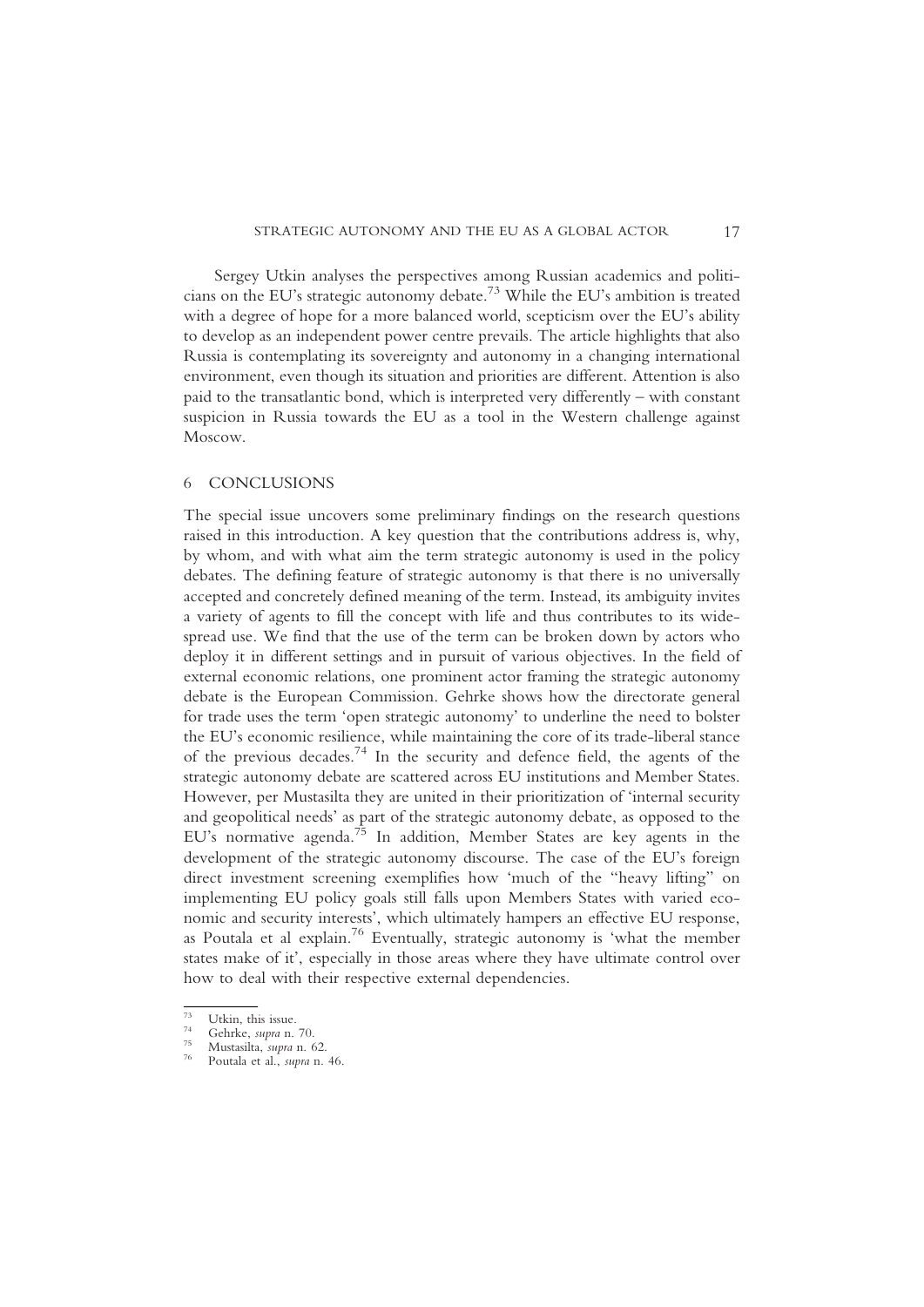Of course, the ambiguity of European strategic autonomy also presents potential for (intentional or not) misunderstanding on the part of external actors. In the case of Russia and the US there is clearly space for different interpretations of the term. Per Utkin, from Russia's vantage point, the notion has potentially positive and negative connotations.77 In the period before the Russian invasion of Ukraine, strategic autonomy could have been a gateway to better EU-Russia relations in a more 'multipolar' world. In the post-2022 context, it could rather constitute a mere 'rebranding' of the European pillar of a transatlantic alliance that maintains an antagonistic relationship with Russia. For the US, in turn, Martin and Sinkkonen illustrate how strategic autonomy creates a dilemma<sup>78</sup>: its achievement can simultaneously make Europe a less pliant partner for America's global forays – for instance in the competition against China – but also alleviate the perennial burden sharing problem in the transatlantic relationship. This could coincidentally make Europe a more attractive partner in the long run, and free up US resources to focus more on the Indo-Pacific. The US stance on EU strategic autonomy thus oscillates curiously between negative, agnostic, and positive perceptions.

But what does the emergence and widespread use of the term in the public discourse tell us about the changing nature of the EU as a global actor? As the articles in this special issue reveal, the strategic autonomy debate reflects a general trend in global politics of 'pulling up drawbridges' and focusing on a defensive posture in international politics. However, there is a particular European flavour to the debate on the continent, as no other entity was built on and has invested in the multilateral, rules-based and liberal order as much as the EU. This gives a significance to the discursive and policy changes. Here the crucial question is whether a hardened EU means that it loses its selling point as a normative power. In her contribution Mustasilta points to the trade-offs between a more geopolitically focused EU and its role as an actor in conflict prevention.<sup>79</sup> Gehrke outlines the EU's delicate balance in combining trade defence with its emphasis on openness and multilateral cooperation.<sup>80</sup> Overall, we detect certain growing pains of the EU as a geopolitical actor in the making – these issues are captured well in its evolving strategic autonomy discourse.

The special issue also discusses the implications and recommendations for the EU's global role. As Helwig concludes in his article, there remains a risk that the ambiguity of the strategic autonomy concept might turn out to be destructive

<sup>77</sup> Utkin, *supra* n. 73.<br><sup>78</sup> Martin & Sinkkonen, *supra* n. 46.<br><sup>79</sup> Mustasilta, *supra* n. 62.<br><sup>80</sup> Gehrke, *supra* n. 70.